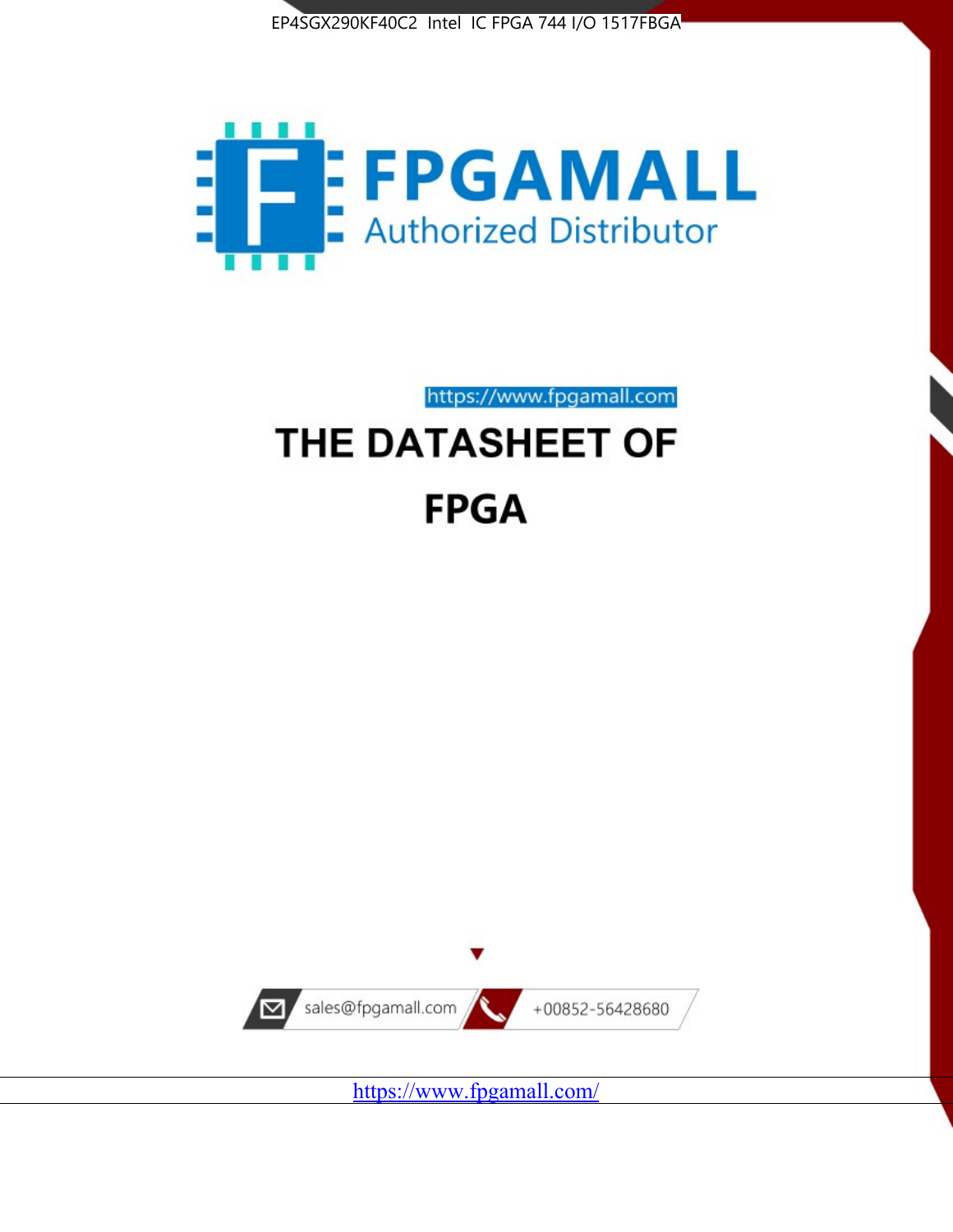EP4SGX290KF40C2 Intel IC FPGA 744 I/O 1517FBGA



# **1. Overview for the Stratix IV Device Family**

**SIV51001-3.5**

Altera® Stratix® IV FPGAs deliver a breakthrough level of system bandwidth and power efficiency for high-end applications, allowing you to innovate without compromise. Stratix IV FPGAs are based on the Taiwan Semiconductor Manufacturing Company (TSMC) 40-nm process technology and surpass all other high-end FPGAs, with the highest logic density, most transceivers, and lowest power requirements.

The Stratix IV device family contains three optimized variants to meet different application requirements:

- Stratix IV E (Enhanced) FPGAs—up to 813,050 logic elements (LEs), 33,294 kilobits (Kb) RAM, and 1,288 18 x 18 bit multipliers
- Stratix IV GX transceiver FPGAs—up to 531,200 LEs, 27,376 Kb RAM, 1,288 18 x 18-bit multipliers, and 48 full-duplex clock data recovery (CDR)-based transceivers at up to 8.5 Gbps
- Stratix IV GT—up to 531,200 LEs, 27,376 Kb RAM, 1,288 18 x 18-bit multipliers, and 48 full-duplex CDR-based transceivers at up to 11.3 Gbps

The complete Altera high-end solution includes the lowest risk, lowest total cost path to volume using HardCopy® IV ASICs for all the family variants, a comprehensive portfolio of application solutions customized for end-markets, and the industry leading Quartus® II software to increase productivity and performance.

f For information about upcoming Stratix IV device features, refer to the *[Upcoming](http://www.altera.com/literature/hb/stratix-iv/uf01001.pdf?GSA_pos=2&WT.oss_r=1&WT.oss=upcoming)  [Stratix IV Device Features](http://www.altera.com/literature/hb/stratix-iv/uf01001.pdf?GSA_pos=2&WT.oss_r=1&WT.oss=upcoming)* document.

f For information about changes to the currently published *Stratix IV Device Handbook*, refer to the *[Addendum to the Stratix IV Device Handbook](http://www.altera.com/literature/hb/stratix-iv/stx4_siv54002.pdf)* chapter.

This chapter contains the following sections:

- "Feature Summary" on page 1–2
- "Architecture Features" on page 1–6
- "Integrated Software Platform" on page 1–19
- "Ordering Information" on page 1–19

@2016 Altera Corporation. All rights reserved. ALTERA, ARRIA, CYCLONE, HARDCOPY, MAX, MEGACORE, NIOS, QUARTUS and STRATIX words and logos are trademarks of Altera Corporation and registered in the U.S. Patent and Trademark



Stratix IV Device Handbook Volume 1 January 2016

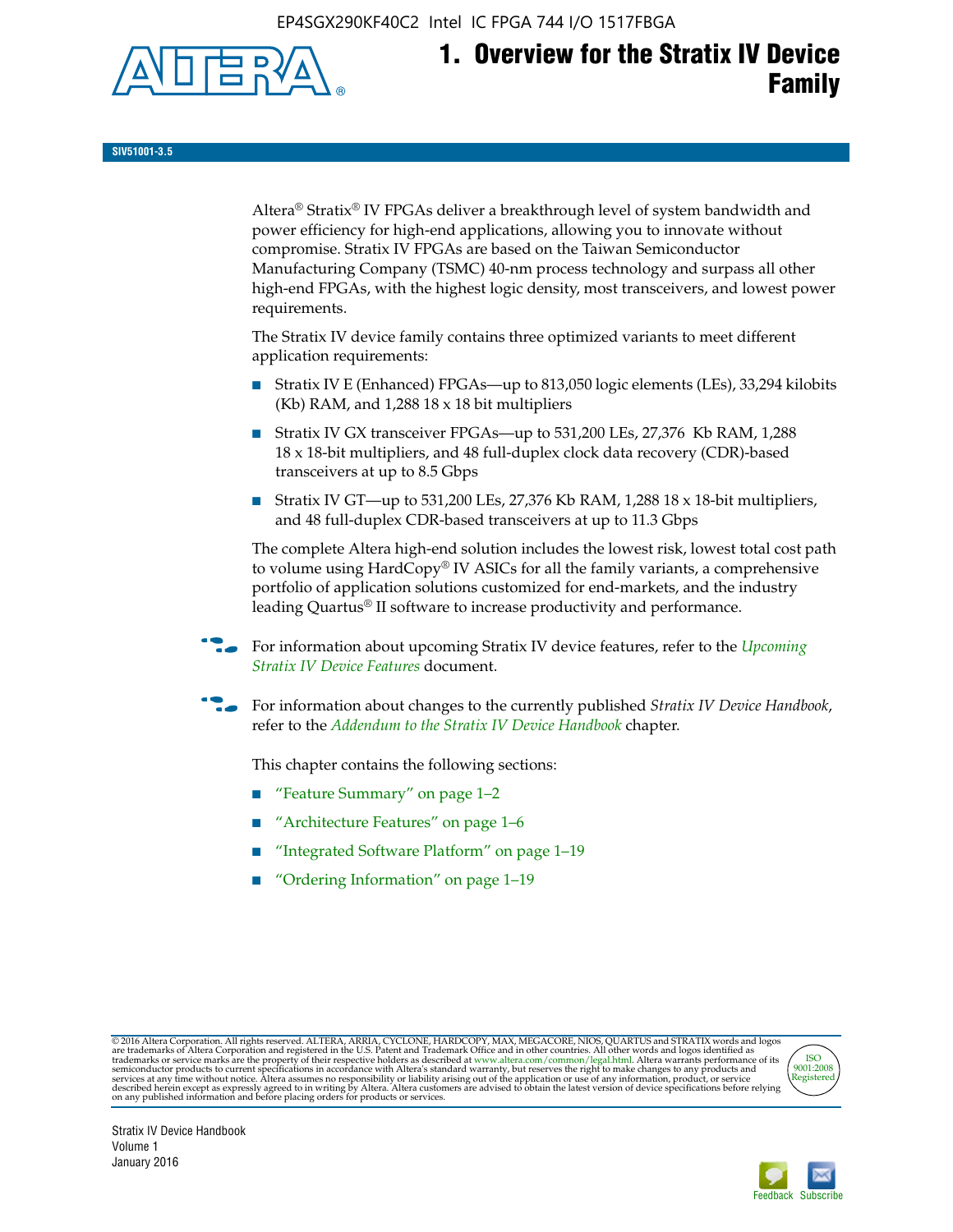# **Feature Summary**

The following list summarizes the Stratix IV device family features:

- Up to 48 full-duplex CDR-based transceivers in Stratix IV GX and GT devices supporting data rates up to 8.5 Gbps and 11.3 Gbps, respectively
- Dedicated circuitry to support physical layer functionality for popular serial protocols, such as PCI Express (PCIe) (PIPE) Gen1 and Gen2, Gbps Ethernet (GbE), Serial RapidIO, SONET/SDH, XAUI/HiGig, (OIF) CEI-6G, SD/HD/3G-SDI, Fibre Channel, SFI-5, and Interlaken
- Complete PCIe protocol solution with embedded PCIe hard IP blocks that implement PHY-MAC layer, Data Link layer, and Transaction layer functionality

**For more information, refer to the** *[IP Compiler for PCI Express User Guide](http://www.altera.com/literature/ug/ug_pci_express.pdf)***.** 

- Programmable transmitter pre-emphasis and receiver equalization circuitry to compensate for frequency-dependent losses in the physical medium
- Typical physical medium attachment (PMA) power consumption of 100 mW at 3.125 Gbps and 135 mW at 6.375 Gbps per channel
- 72,600 to 813,050 equivalent LEs per device
- 7,370 to 33,294 Kb of enhanced TriMatrix memory consisting of three RAM block sizes to implement true dual-port memory and FIFO buffers
- High-speed digital signal processing (DSP) blocks configurable as 9 x 9-bit,  $12 \times 12$ -bit,  $18 \times 18$ -bit, and  $36 \times 36$ -bit full-precision multipliers at up to 600 MHz
- Up to 16 global clocks (GCLK), 88 regional clocks (RCLK), and 132 periphery clocks (PCLK) per device
- Programmable power technology that minimizes power while maximizing device performance
- Up to 1,120 user I/O pins arranged in 24 modular I/O banks that support a wide range of single-ended and differential I/O standards
- Support for high-speed external memory interfaces including DDR, DDR2, DDR3 SDRAM, RLDRAM II, QDR II, and QDR II+ SRAM on up to 24 modular I/O banks
- High-speed LVDS I/O support with serializer/deserializer (SERDES), dynamic phase alignment (DPA), and soft-CDR circuitry at data rates up to 1.6 Gbps
- Support for source-synchronous bus standards, including SGMII, GbE, SPI-4 Phase 2 (POS-PHY Level 4), SFI-4.1, XSBI, UTOPIA IV, NPSI, and CSIX-L1
- Pinouts for Stratix IV E devices designed to allow migration of designs from Stratix III to Stratix IV E with minimal PCB impact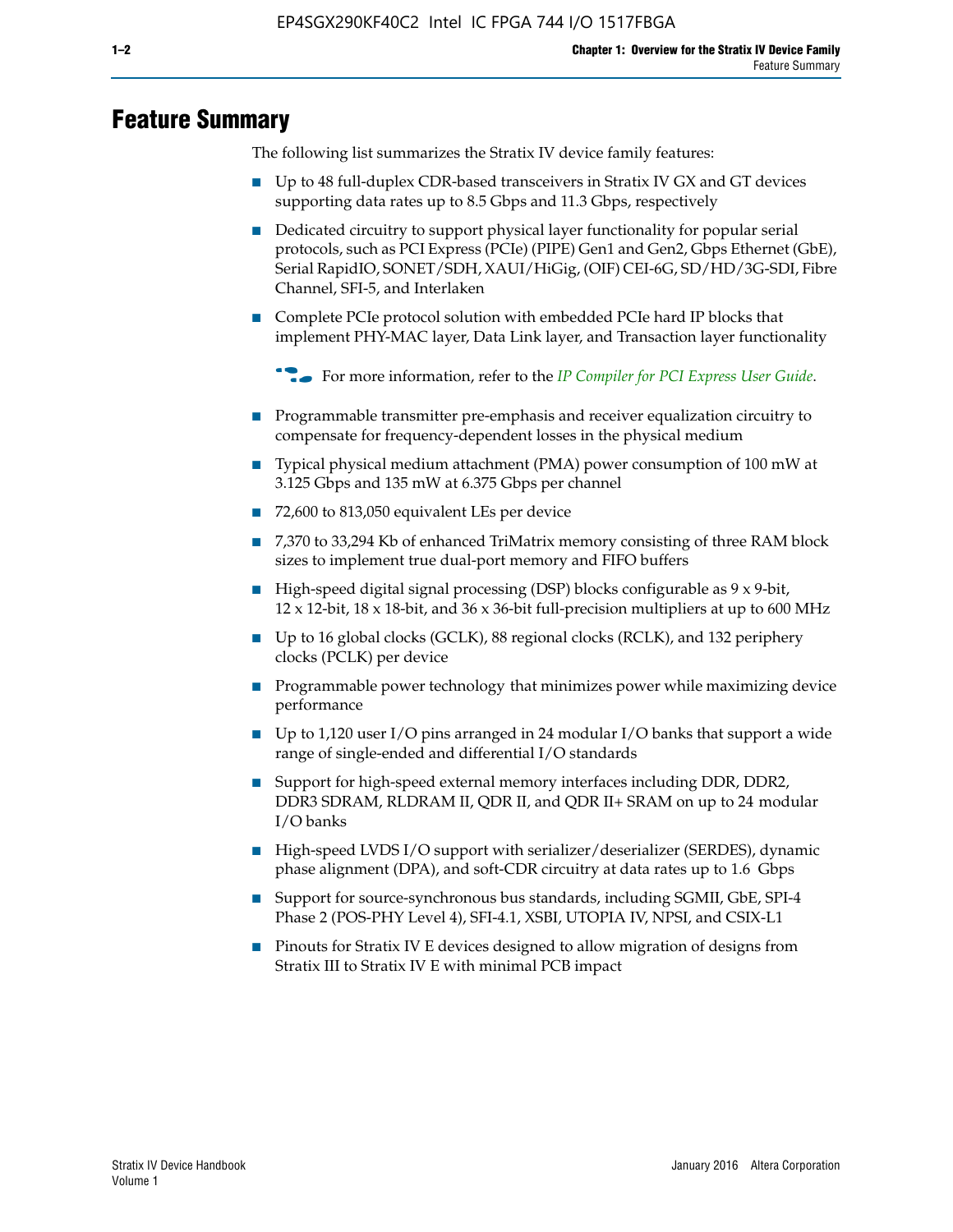# **Stratix IV GX Devices**

Stratix IV GX devices provide up to 48 full-duplex CDR-based transceiver channels per device:

- Thirty-two out of the 48 transceiver channels have dedicated physical coding sublayer (PCS) and physical medium attachment (PMA) circuitry and support data rates between 600 Mbps and 8.5 Gbps
- The remaining 16 transceiver channels have dedicated PMA-only circuitry and support data rates between 600 Mbps and 6.5 Gbps
- **1 The actual number of transceiver channels per device varies with device selection. For** more information about the exact transceiver count in each device, refer to Table 1–1 on page 1–11.
- 1 For more information about transceiver architecture, refer to the *[Transceiver](http://www.altera.com/literature/hb/stratix-iv/stx4_siv52001.pdf)  [Architecture in Stratix IV Devices](http://www.altera.com/literature/hb/stratix-iv/stx4_siv52001.pdf)* chapter.

Figure 1–1 shows a high-level Stratix IV GX chip view.

#### **Figure 1–1. Stratix IV GX Chip View** *(1)*



#### **Note to Figure 1–1:**

(1) Resource counts vary with device selection, package selection, or both.

January 2016 Altera Corporation Stratis IV Device Handbook Stratix IV Device Handbook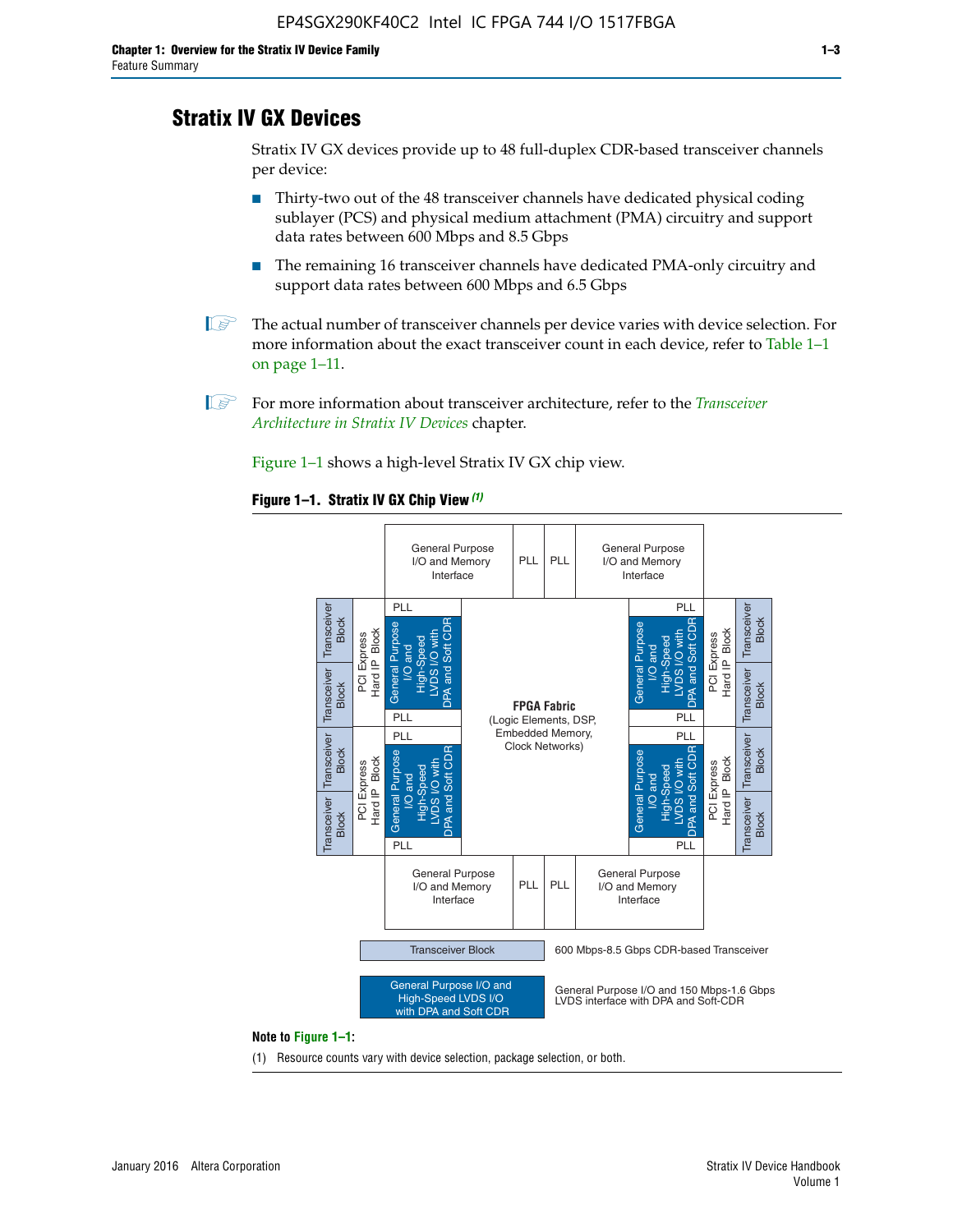## **Stratix IV E Device**

Stratix IV E devices provide an excellent solution for applications that do not require high-speed CDR-based transceivers, but are logic, user I/O, or memory intensive.

Figure 1–2 shows a high-level Stratix IV E chip view.





#### **Note to Figure 1–2:**

(1) Resource counts vary with device selection, package selection, or both.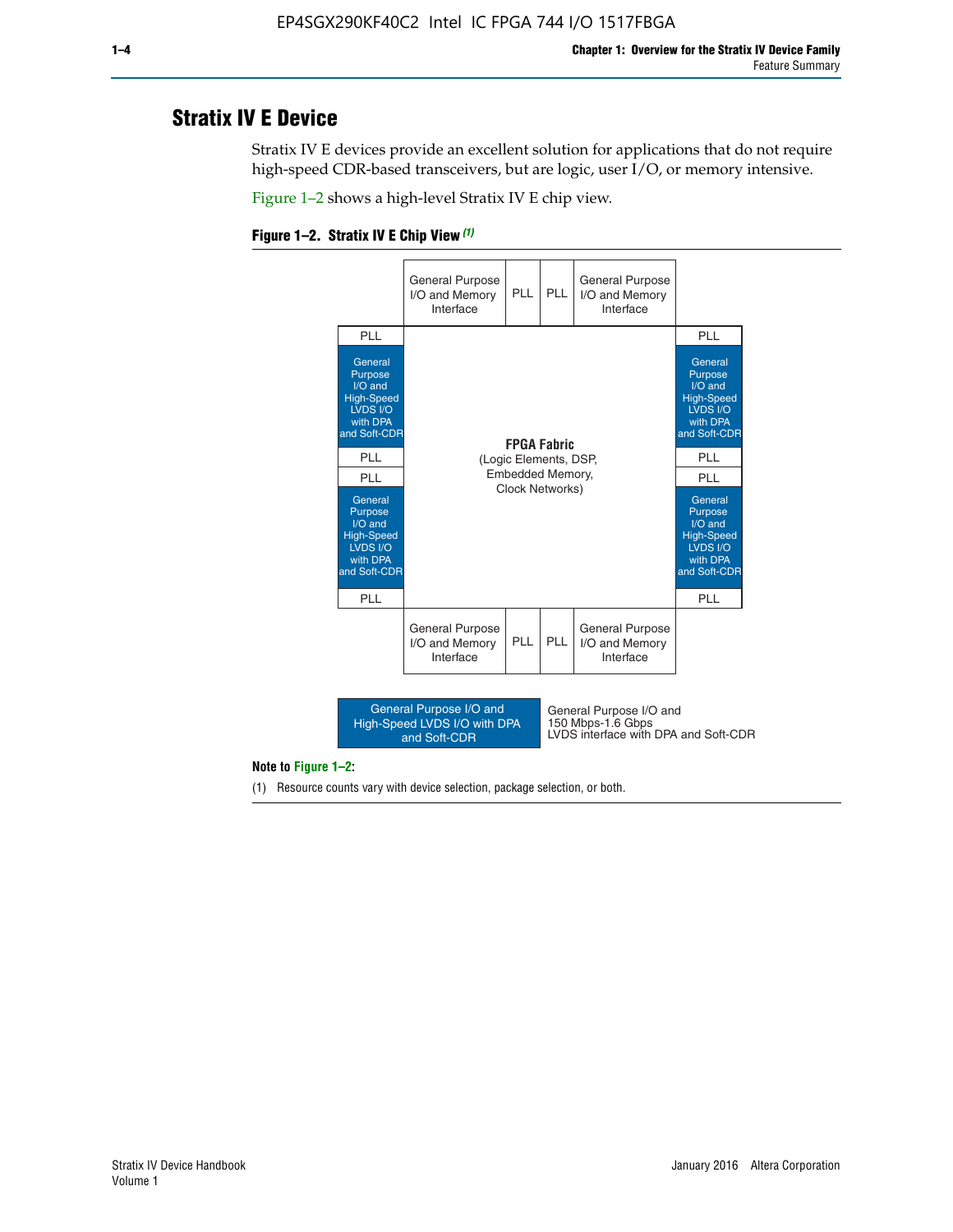# **Stratix IV GT Devices**

Stratix IV GT devices provide up to 48 CDR-based transceiver channels per device:

- Thirty-two out of the 48 transceiver channels have dedicated PCS and PMA circuitry and support data rates between 600 Mbps and 11.3 Gbps
- The remaining 16 transceiver channels have dedicated PMA-only circuitry and support data rates between 600 Mbps and 6.5 Gbps
- **1** The actual number of transceiver channels per device varies with device selection. For more information about the exact transceiver count in each device, refer to Table 1–7 on page 1–16.
- $\mathbb{I}$  For more information about Stratix IV GT devices and transceiver architecture, refer to the *[Transceiver Architecture in Stratix IV Devices](http://www.altera.com/literature/hb/stratix-iv/stx4_siv52001.pdf)* chapter.

Figure 1–3 shows a high-level Stratix IV GT chip view.

#### **Figure 1–3. Stratix IV GT Chip View** *(1)*



(1) Resource counts vary with device selection, package selection, or both.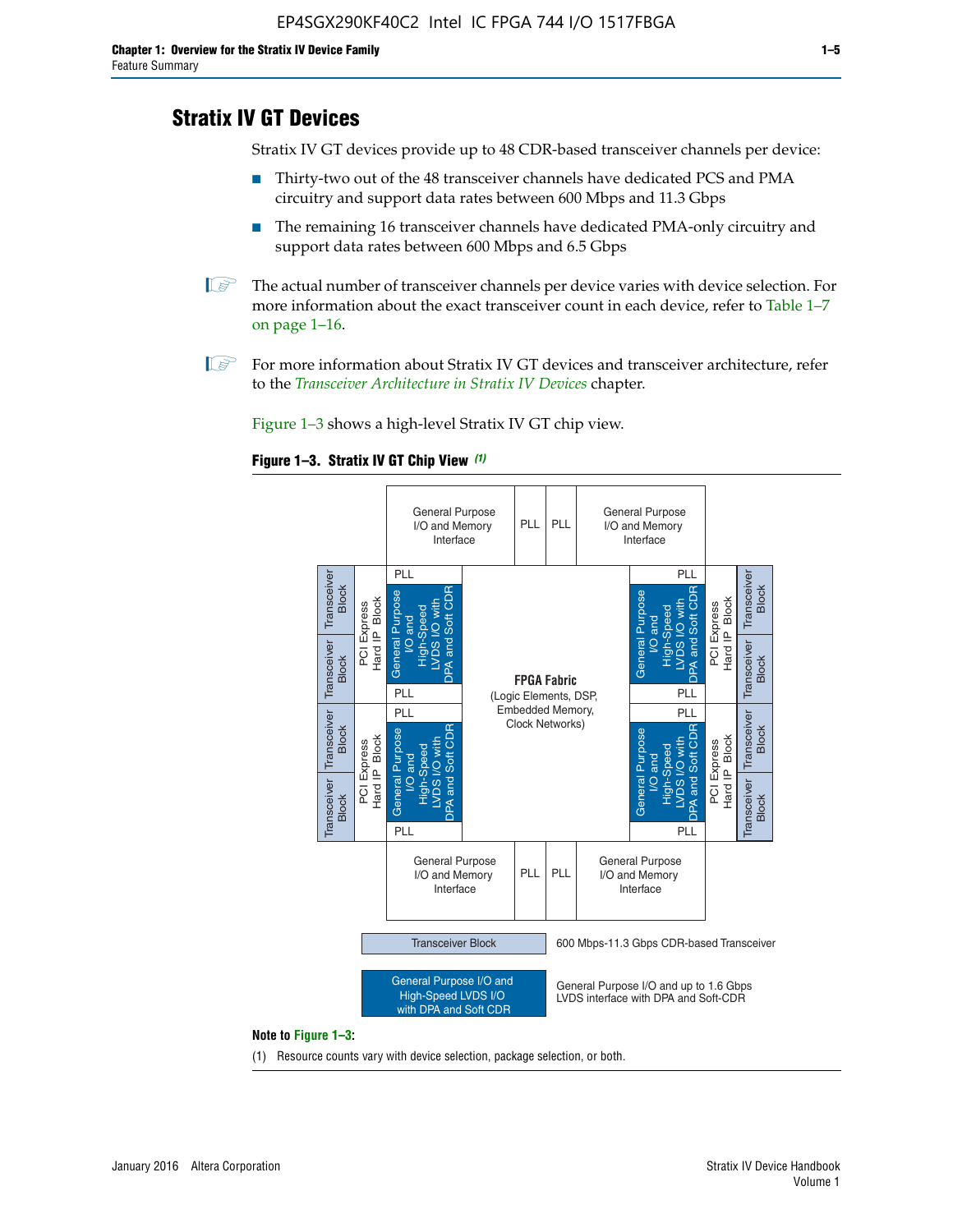# **Architecture Features**

The Stratix IV device family features are divided into high-speed transceiver features and FPGA fabric and I/O features.

 $\mathbb{I}$  The high-speed transceiver features apply only to Stratix IV GX and Stratix IV GT devices.

# **High-Speed Transceiver Features**

The following sections describe high-speed transceiver features for Stratix IV GX and GT devices.

## **Highest Aggregate Data Bandwidth**

Up to 48 full-duplex transceiver channels supporting data rates up to 8.5 Gbps in Stratix IV GX devices and up to 11.3 Gbps in Stratix IV GT devices.

## **Wide Range of Protocol Support**

Physical layer support for the following serial protocols:

- Stratix IV GX—PCIe Gen1 and Gen2, GbE, Serial RapidIO, SONET/SDH, XAUI/HiGig, (OIF) CEI-6G, SD/HD/3G-SDI, Fibre Channel, SFI-5, GPON, SAS/SATA, HyperTransport 1.0 and 3.0, and Interlaken
- Stratix IV GT—40G/100G Ethernet, SFI-S, Interlaken, SFI-5.1, Serial RapidIO, SONET/SDH, XAUI/HiGig, (OIF) CEI-6G, 3G-SDI, and Fibre Channel
- Extremely flexible and easy-to-configure transceiver data path to implement proprietary protocols
- PCIe Support
	- Complete PCIe Gen1 and Gen2 protocol stack solution compliant to PCI Express base specification 2.0 that includes PHY-MAC, Data Link, and transaction layer circuitry embedded in PCI Express hard IP blocks
	- **For more information, refer to the [PCI Express Compiler User Guide](http://www.altera.com/literature/ug/ug_pci_express.pdf).**
	- Root complex and end-point applications
	- $x1, x4,$  and  $x8$  lane configurations
	- PIPE 2.0-compliant interface
	- Embedded circuitry to switch between Gen1 and Gen2 data rates
	- Built-in circuitry for electrical idle generation and detection, receiver detect, power state transitions, lane reversal, and polarity inversion
	- 8B/10B encoder and decoder, receiver synchronization state machine, and ± 300 parts per million (ppm) clock compensation circuitry
	- Transaction layer support for up to two virtual channels (VCs)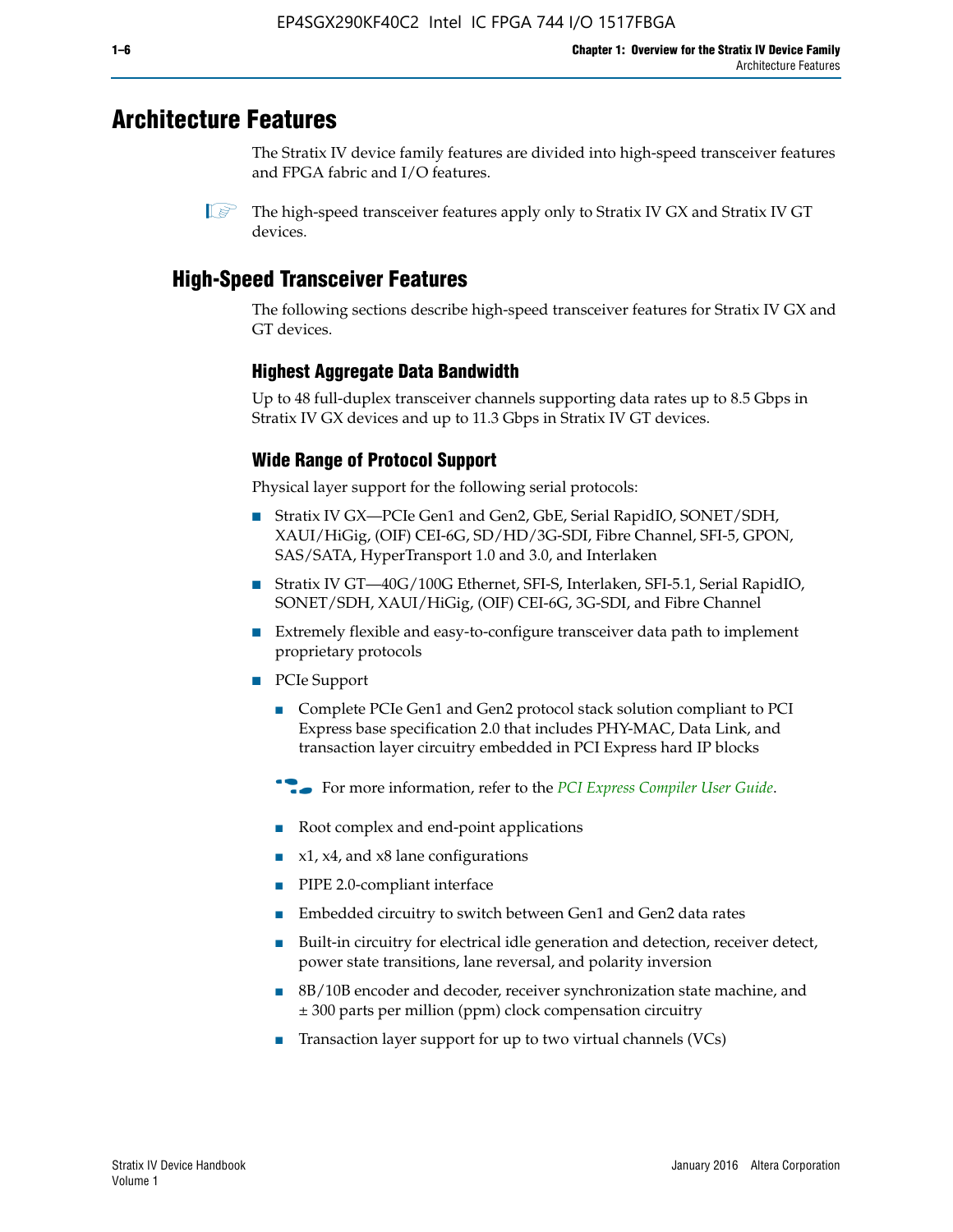- Compliant to IEEE802.3ae specification
- **■** Embedded state machine circuitry to convert XGMII idle code groups  $(|11|)$ to and from idle ordered sets  $(|A|, |K|, |R|)$  at the transmitter and receiver, respectively
- 8B/10B encoder and decoder, receiver synchronization state machine, lane deskew, and  $\pm 100$  ppm clock compensation circuitry
- GbE Support
	- Compliant to IEEE802.3-2005 specification
	- Automatic idle ordered set  $(111/112/1)$  generation at the transmitter, depending on the current running disparity
	- 8B/10B encoder and decoder, receiver synchronization state machine, and ± 100 ppm clock compensation circuitry
- Support for other protocol features such as MSB-to-LSB transmission in SONET/SDH configuration and spread-spectrum clocking in PCIe configurations

## **Diagnostic Features**

- Serial loopback from the transmitter serializer to the receiver CDR for transceiver PCS and PMA diagnostics
- Reverse serial loopback pre- and post-CDR to transmitter buffer for physical link diagnostics
- Loopback master and slave capability in PCI Express hard IP blocks
- **For more information, refer to the** *[PCI Express Compiler User Guide](http://www.altera.com/literature/ug/ug_pci_express.pdf)***.**

## **Signal Integrity**

Stratix IV devices simplify the challenge of signal integrity through a number of chip, package, and board-level enhancements to enable efficient high-speed data transfer into and out of the device. These enhancements include:

- Programmable 3-tap transmitter pre-emphasis with up to 8,192 pre-emphasis levels to compensate for pre-cursor and post-cursor inter-symbol interference (ISI)
- Up to 900% boost capability on the first pre-emphasis post-tap
- User-controlled and adaptive 4-stage receiver equalization with up to 16 dB of high-frequency gain
- On-die power supply regulators for transmitter and receiver phase-locked loop (PLL) charge pump and voltage controlled oscillator (VCO) for superior noise immunity
- On-package and on-chip power supply decoupling to satisfy transient current requirements at higher frequencies, thereby reducing the need for on-board decoupling capacitors
- Calibration circuitry for transmitter and receiver on-chip termination (OCT) resistors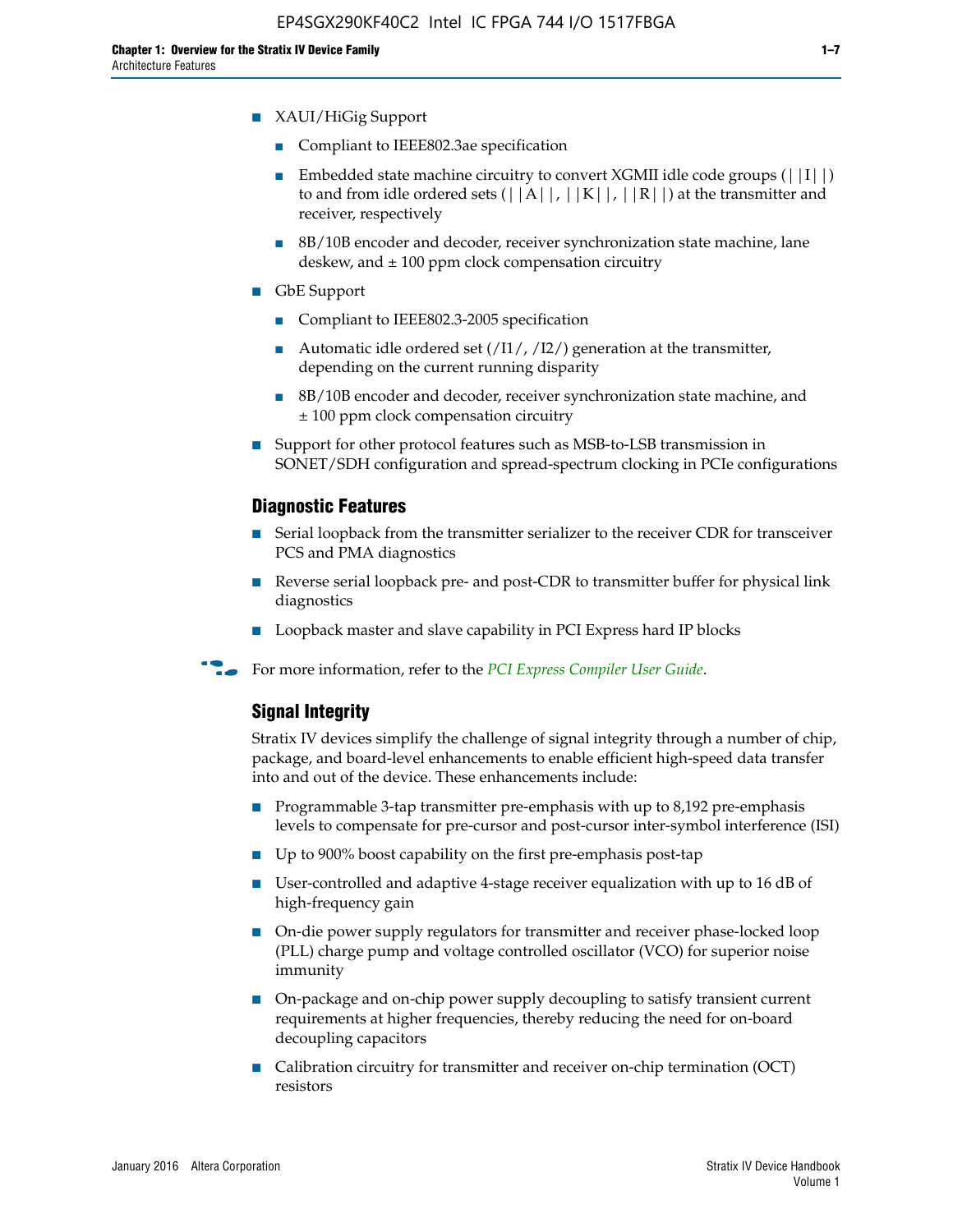# **FPGA Fabric and I/O Features**

The following sections describe the Stratix IV FPGA fabric and I/O features.

## **Device Core Features**

- Up to 531,200 LEs in Stratix IV GX and GT devices and up to 813,050 LEs in Stratix IV E devices, efficiently packed in unique and innovative adaptive logic modules (ALMs)
- Ten ALMs per logic array block (LAB) deliver faster performance, improved logic utilization, and optimized routing
- Programmable power technology, including a variety of process, circuit, and architecture optimizations and innovations
- Programmable power technology available to select power-driven compilation options for reduced static power consumption

## **Embedded Memory**

- TriMatrix embedded memory architecture provides three different memory block sizes to efficiently address the needs of diversified FPGA designs:
	- 640-bit MLAB
	- 9-Kb M9K
	- 144-Kb M144K
- Up to 33,294 Kb of embedded memory operating at up to 600 MHz
- Each memory block is independently configurable to be a single- or dual-port RAM, FIFO, ROM, or shift register

## **Digital Signal Processing (DSP) Blocks**

- Flexible DSP blocks configurable as  $9 \times 9$ -bit,  $12 \times 12$ -bit,  $18 \times 18$ -bit, and  $36 \times 36$ -bit full-precision multipliers at up to 600 MHz with rounding and saturation capabilities
- Faster operation due to fully pipelined architecture and built-in addition, subtraction, and accumulation units to combine multiplication results
- Optimally designed to support advanced features such as adaptive filtering, barrel shifters, and finite and infinite impulse response (FIR and IIR) filters

#### **Clock Networks**

- Up to 16 global clocks and 88 regional clocks optimally routed to meet the maximum performance of 800 MHz
- Up to 112 and 132 periphery clocks in Stratix IV GX and Stratix IV E devices, respectively
- Up to 66 (16 GCLK + 22 RCLK + 28 PCLK) clock networks per device quadrant in Stratix IV GX and Stratix IV GT devices
- Up to 71 (16 GCLK + 22 RCLK + 33 PCLK) clock networks per device quadrant in Stratix IV E devices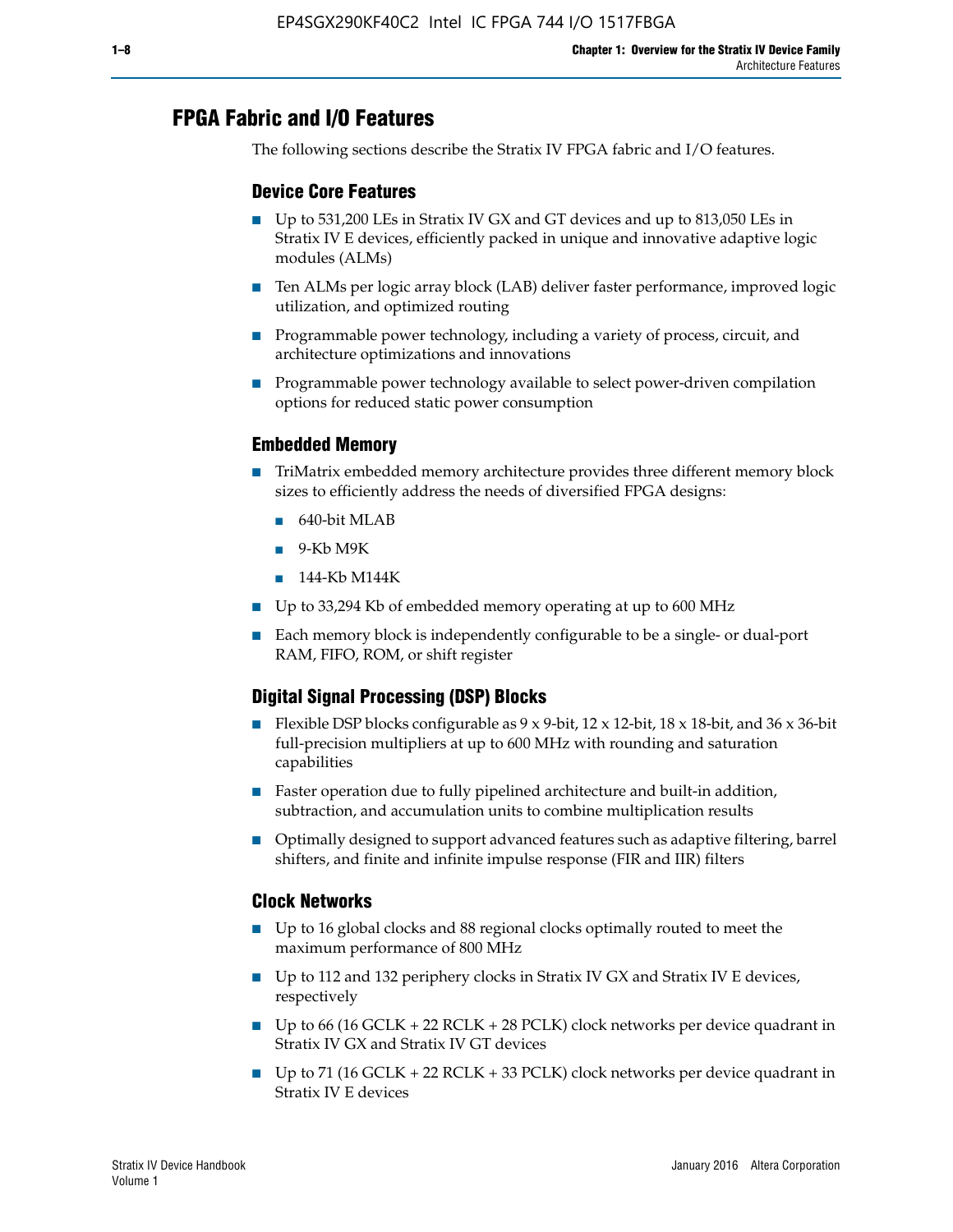## **PLLs**

- Three to 12 PLLs per device supporting spread-spectrum input tracking, programmable bandwidth, clock switchover, dynamic reconfiguration, and delay compensation
- On-chip PLL power supply regulators to minimize noise coupling

## **I/O Features**

- Sixteen to 24 modular I/O banks per device with 24 to 48 I/Os per bank designed and packaged for optimal simultaneous switching noise (SSN) performance and migration capability
- Support for a wide range of industry I/O standards, including single-ended (LVTTL/CMOS/PCI/PCIX), differential (LVDS/mini-LVDS/RSDS), voltage-referenced single-ended and differential (SSTL/HSTL Class I/II) I/O standards
- **O**n-chip series  $(R_S)$  and on-chip parallel  $(R_T)$  termination with auto-calibration for single-ended I/Os and on-chip differential  $(R_D)$  termination for differential I/Os
- Programmable output drive strength, slew rate control, bus hold, and weak pull-up capability for single-ended I/Os
- User I/O:GND: $V_{CC}$  ratio of 8:1:1 to reduce loop inductance in the package—PCB interface
- **■** Programmable transmitter differential output voltage ( $V_{OD}$ ) and pre-emphasis for high-speed LVDS I/O

#### **High-Speed Differential I/O with DPA and Soft-CDR**

- Dedicated circuitry on the left and right sides of the device to support differential links at data rates from 150 Mbps to 1.6 Gbps
- Up to 98 differential SERDES in Stratix IV GX devices, up to 132 differential SERDES in Stratix IV E devices, and up to 47 differential SERDES in Stratix IV GT devices
- DPA circuitry at the receiver automatically compensates for channel-to-channel and channel-to-clock skew in source synchronous interfaces
- Soft-CDR circuitry at the receiver allows implementation of asynchronous serial interfaces with embedded clocks at up to 1.6 Gbps data rate (SGMII and GbE)

#### **External Memory Interfaces**

- Support for existing and emerging memory interface standards such as DDR SDRAM, DDR2 SDRAM, DDR3 SDRAM, QDRII SRAM, QDRII+ SRAM, and RLDRAM II
- DDR3 up to 1,067 Mbps/533 MHz
- Programmable DQ group widths of 4 to 36 bits (includes parity bits)
- Dynamic OCT, trace mismatch compensation, read-write leveling, and half-rate register capabilities provide a robust external memory interface solution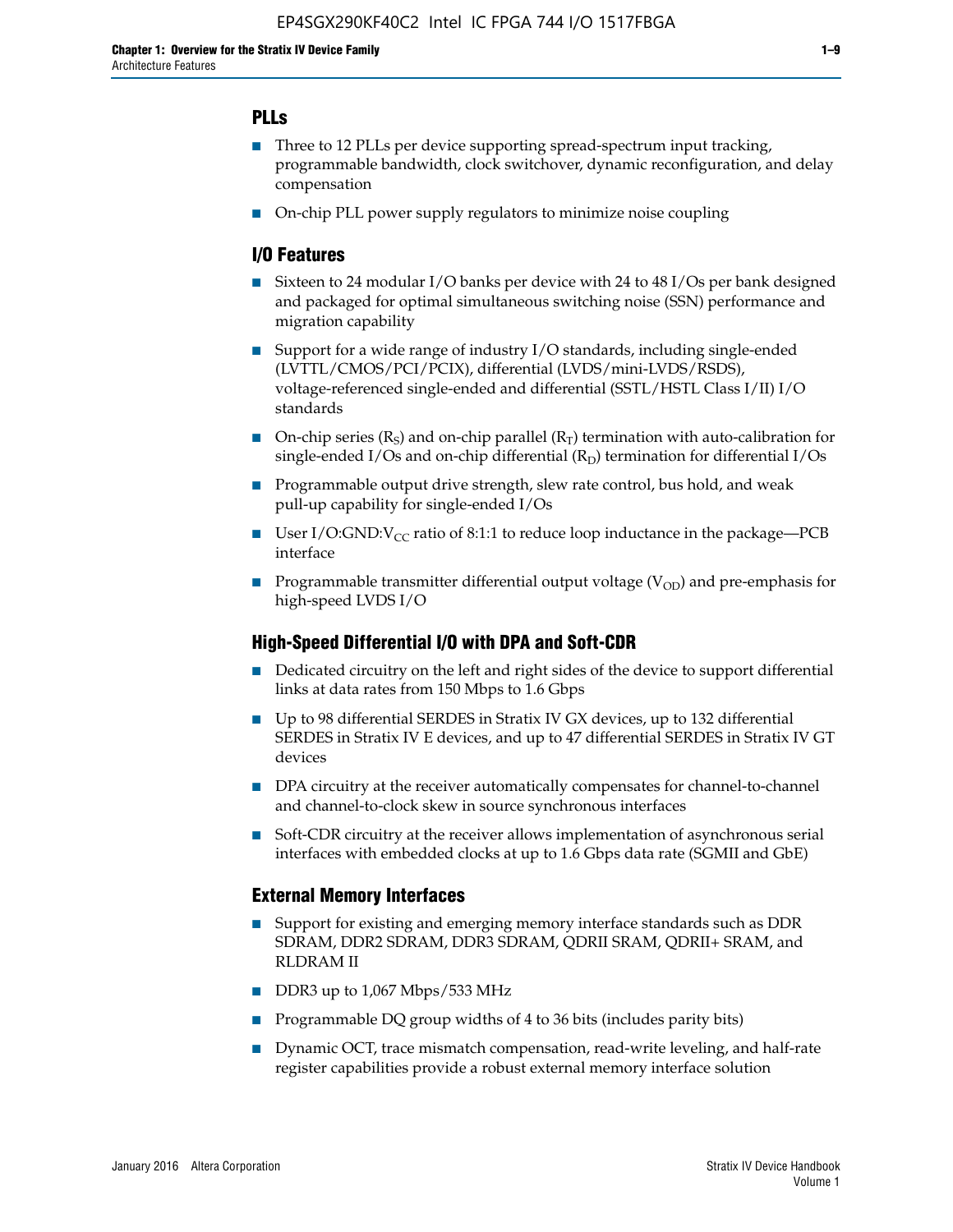## **System Integration**

- All Stratix IV devices support hot socketing
- Four configuration modes:
	- Passive Serial (PS)
	- Fast Passive Parallel (FPP)
	- Fast Active Serial (FAS)
	- JTAG configuration
- Ability to perform remote system upgrades
- 256-bit advanced encryption standard (AES) encryption of configuration bits protects your design against copying, reverse engineering, and tampering
- Built-in soft error detection for configuration RAM cells
- For more information about how to connect the PLL, external memory interfaces,  $I/O$ , high-speed differential I/O, power, and the JTAG pins to PCB, refer to the *[Stratix IV GX and Stratix IV E Device Family Pin Connection Guidelines](http://www.altera.com/literature/dp/stratix4/PCG-01005.pdf)* and the *[Stratix IV GT Device Family Pin Connection Guidelines](http://www.altera.com/literature/dp/stratix4/PCG-01006.pdf)*.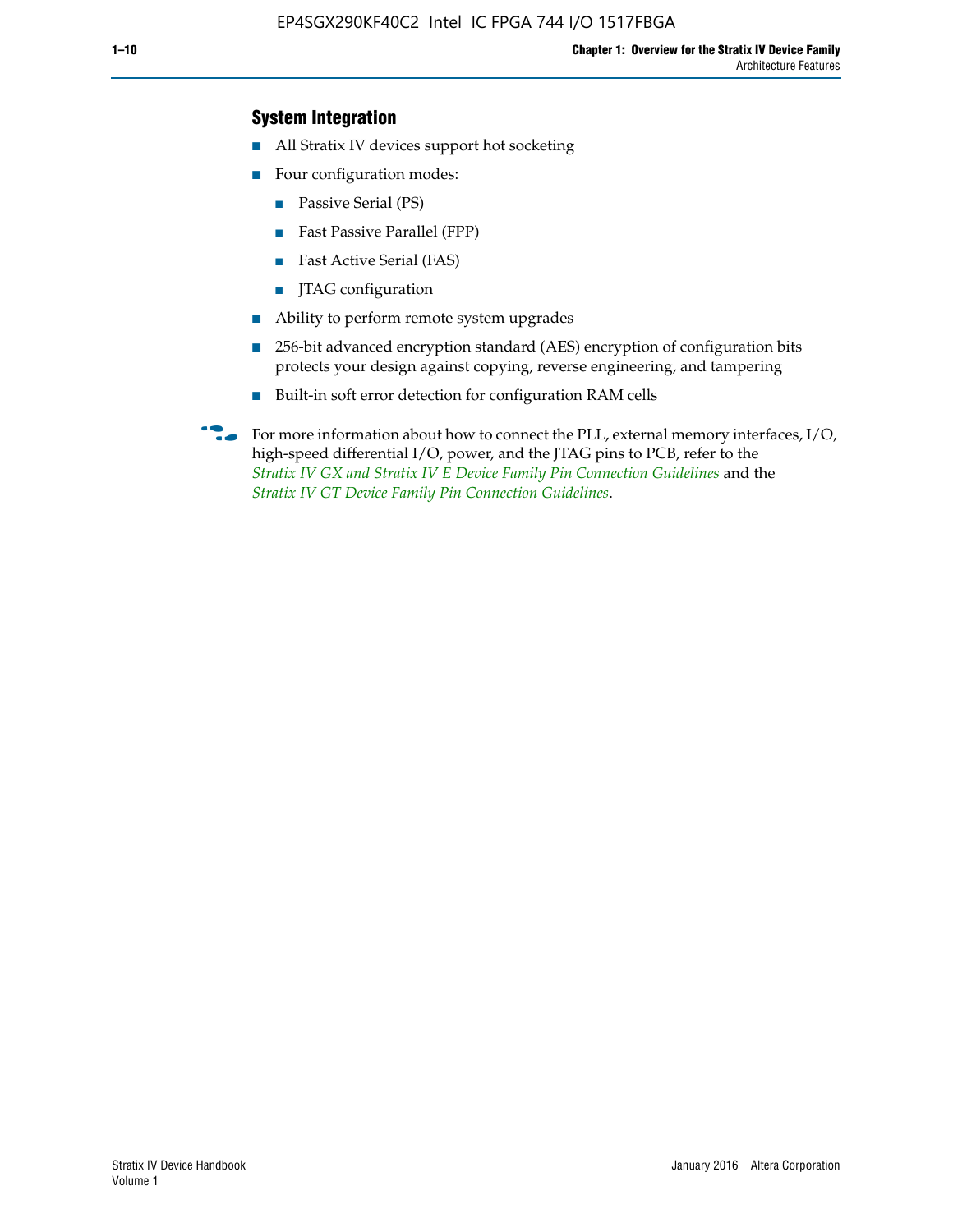#### Table 1–1 lists the Stratix IV GX device features.

## **Table 1–1. Stratix IV GX Device Features (Part 1 of 2)**

| <b>Feature</b>                                                 | EP4SGX70                 |                |                                  | <b>EP4SGX110</b>  |    |                                | <b>EP4SGX180</b>               |                |       |              | <b>EP4SGX230</b>         |                |       |                   |                | <b>EP4SGX290</b> |       |       |                |                                 |                   | <b>EP4SGX360</b> |         |       | <b>EP4SGX530</b> |         |         |
|----------------------------------------------------------------|--------------------------|----------------|----------------------------------|-------------------|----|--------------------------------|--------------------------------|----------------|-------|--------------|--------------------------|----------------|-------|-------------------|----------------|------------------|-------|-------|----------------|---------------------------------|-------------------|------------------|---------|-------|------------------|---------|---------|
| <b>Package</b><br><b>Option</b>                                | F780                     | F1152          | F780                             | F1152             |    | F780                           | F1152                          |                | F1517 | F780         | F1152                    |                | F1517 | F780              | F1152          |                  | F1517 | F1760 | F1932          | F780                            | F1152             |                  | F1517   | F1760 | F1932            | F1760   | F1932   |
| <b>ALMs</b>                                                    | 29,040                   |                |                                  | 42,240            |    |                                | 70,300                         |                |       |              | 91,200                   |                |       |                   |                | 116,480          |       |       |                |                                 |                   |                  | 141,440 |       |                  | 212,480 |         |
| LEs                                                            | 72,600                   |                |                                  | 105,600           |    |                                | 175,750                        |                |       |              | 228,000                  |                |       |                   |                | 291,200          |       |       |                |                                 |                   |                  | 353,600 |       |                  |         | 531,200 |
| 0.6 Gbps-<br>8.5 Gbps<br>Transceivers<br>$(PMA + PCs)$<br>(1)  | $\overline{\phantom{0}}$ | 16             | $\hspace{0.05cm}$                | $\hspace{0.05cm}$ | 16 | $\qquad \qquad \longleftarrow$ | $\hspace{0.05cm}$              | 16             | 24    |              | $\overline{\phantom{a}}$ | 16             | 24    | —                 |                | 16               | 24    | 24    | 32             | $\overline{\phantom{0}}$        | $\hspace{0.05cm}$ | 16               | 24      | 24    | 32               | 24      | 32      |
| 0.6 Gbps-<br>6.5 Gbps<br>Transceivers<br>$(PMA + PCs)$<br>(1)  | 8                        |                | 8                                | 16                |    | 8                              | 16                             | ÷              |       | 8            | 16                       | —              |       | 16                | 16             |                  |       |       |                | 16                              | 16                |                  |         |       |                  |         |         |
| PMA-only<br>CMU<br>Channels<br>$(0.6$ Gbps-<br>6.5 Gbps)       | $\overline{\phantom{0}}$ | 8              | $\overbrace{\phantom{12322111}}$ |                   | 8  | $\qquad \qquad \longleftarrow$ | $\qquad \qquad \longleftarrow$ | 8              | 12    |              |                          | 8              | 12    | $\hspace{0.05cm}$ |                | 8                | 12    | 12    | 16             | $\overline{\phantom{0}}$        | $\hspace{0.05cm}$ | 8                | 12      | 12    | 16               | 12      | 16      |
| <b>PCI Express</b><br>hard IP<br><b>Blocks</b>                 | $\mathbf{1}$             | $\overline{2}$ | $\mathbf 1$                      | $\overline{2}$    |    | $\mathbf{1}$                   |                                | $\overline{2}$ |       | $\mathbf{1}$ |                          | $\overline{c}$ |       |                   |                | $\overline{c}$   |       |       | $\overline{4}$ |                                 |                   | $\overline{2}$   |         |       | 4                |         | 4       |
| High-Speed<br><b>LVDS</b><br>SERDES (up<br>to 1.6 Gbps)<br>(4) | 28                       | 56             | 28                               | 28                | 56 | 28                             | 44                             |                | 88    | 28           | 44                       |                | 88    | —                 | 44             |                  | 88    | 88    | 98             | $\hspace{0.1mm}-\hspace{0.1mm}$ | 44                |                  | 88      | 88    | 98               | 88      | 98      |
| SPI-4.2 Links                                                  | $\mathbf{1}$             |                |                                  | 1                 |    | $\mathbf{1}$                   | $\overline{c}$                 |                | 4     | 1            | $\overline{c}$           |                | 4     | —                 | $\overline{2}$ |                  |       | 4     |                | $\overline{\phantom{0}}$        | $\overline{2}$    |                  |         | 4     |                  |         | 4       |

Architecture Features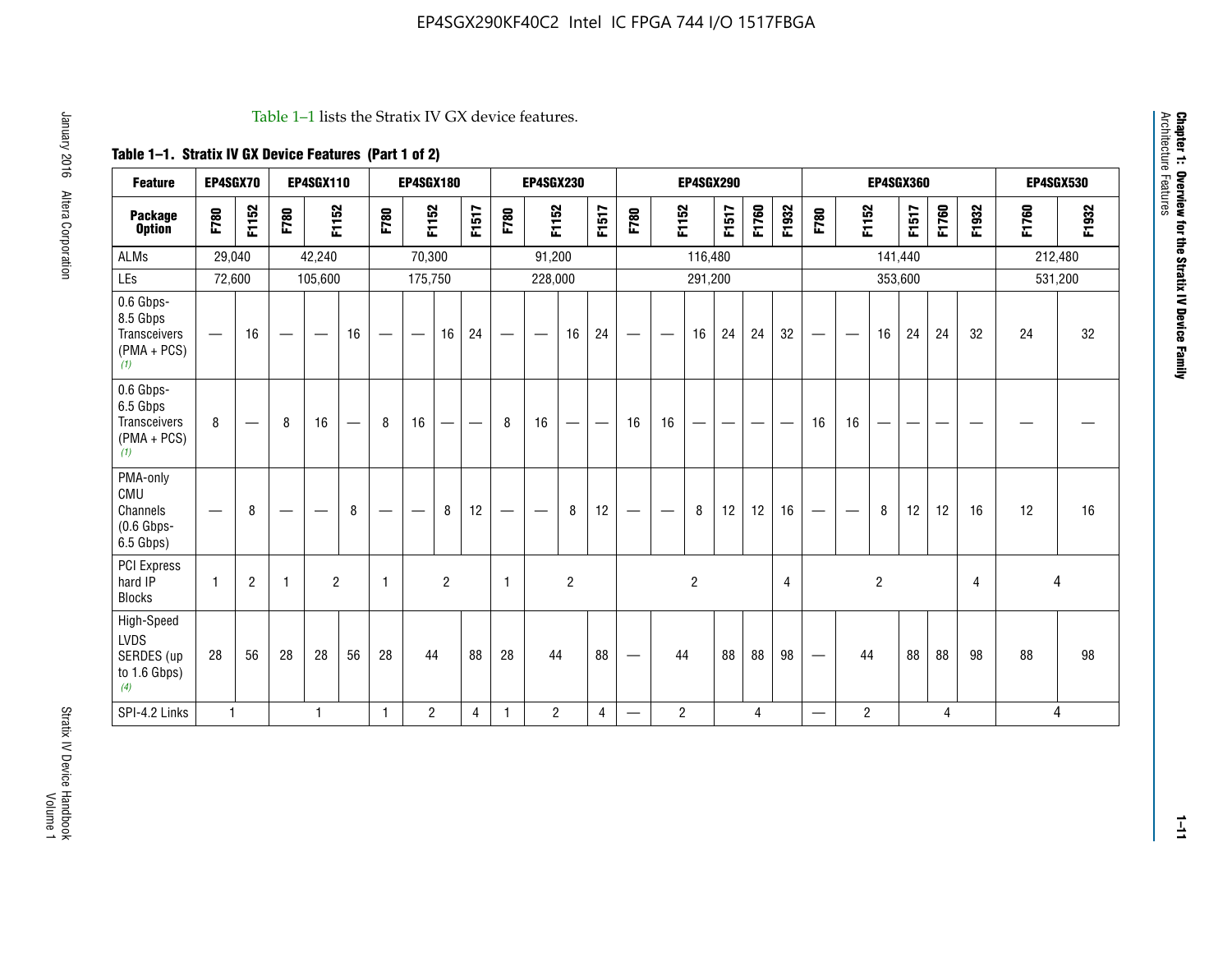**Table 1–1. Stratix IV GX Device Features (Part 2 of 2)**

| <b>Feature</b>                                       | EP4SGX70                      |                        |                             | <b>EP4SGX110</b>            |                        |                             | <b>EP4SGX180</b>            |                      |                        |                             | <b>EP4SGX230</b>            |                        |                        |                             |                             |                        | EP4SGX290            |                      |                      |                             |                             |                        | <b>EP4SGX360</b>       |                      |                        | EP4SGX530         |                   |
|------------------------------------------------------|-------------------------------|------------------------|-----------------------------|-----------------------------|------------------------|-----------------------------|-----------------------------|----------------------|------------------------|-----------------------------|-----------------------------|------------------------|------------------------|-----------------------------|-----------------------------|------------------------|----------------------|----------------------|----------------------|-----------------------------|-----------------------------|------------------------|------------------------|----------------------|------------------------|-------------------|-------------------|
| <b>Package</b><br><b>Option</b>                      | F780                          | F1152                  | F780                        | F1152                       |                        | F780                        | F1152                       |                      | F1517                  | F780                        | F1152                       |                        | <b>F1517</b>           | F780                        | F1152                       |                        | F1517                | F1760                | F1932                | F780                        | F1152                       |                        | F1517                  | F1760                | F1932                  | F1760             | F1932             |
| M9K Blocks<br>(256x)<br>36 bits)                     | 462                           |                        |                             | 660                         |                        |                             | 950                         |                      |                        |                             | 1,235                       |                        |                        |                             |                             | 936                    |                      |                      |                      |                             |                             | 1,248                  |                        |                      |                        | 1,280             |                   |
| M144K<br><b>Blocks</b><br>(2048 x<br>72 bits)        | 16                            |                        |                             | 16                          |                        |                             | 20                          |                      |                        |                             | 22                          |                        |                        |                             |                             | 36                     |                      |                      |                      |                             |                             | 48                     |                        |                      |                        | 64                |                   |
| <b>Total Memory</b><br>(MLAB+M9K<br>+M144K) Kb       | 7,370                         |                        |                             | 9,564                       |                        |                             | 13,627                      |                      |                        |                             | 17,133                      |                        |                        |                             |                             | 17,248                 |                      |                      |                      |                             |                             | 22,564                 |                        |                      |                        | 27,376            |                   |
| Embedded<br><b>Multipliers</b><br>$18 \times 18$ (2) | 384                           |                        |                             | 512                         |                        |                             | 920                         |                      |                        |                             | 1,288                       |                        |                        |                             |                             | 832                    |                      |                      |                      |                             |                             | 1,040                  |                        |                      | 1,02<br>4              | 1,024             |                   |
| PLLs                                                 | 3                             | $\overline{4}$         | 3                           | 4                           |                        | 3                           | 6                           |                      | 8                      | 3                           | 6                           |                        | 8                      | 4                           | 6                           |                        | 8                    | 12                   | 12                   | 4                           | 6                           |                        | 8                      | 12                   | 12                     | 12                | 12                |
| User I/Os $(3)$                                      | 372                           | 488                    | 372                         | 372                         | 48<br>8                | 372                         | 56<br>$\overline{4}$        | 56<br>4              | 74<br>$\overline{4}$   | 372                         | 564                         | 56<br>$\overline{4}$   | 74<br>$\overline{4}$   | 289                         | 564                         | 56<br>4                | 74<br>4              | 88<br>0              | 92<br>$\mathbf 0$    | 289                         | 564                         | 56<br>4                | 74<br>4                | 88<br>$\mathbf{0}$   | 920                    | 880               | 920               |
| Speed Grade<br>(fastest to<br>slowest) (5)           | $-2\times$ ,<br>$-3,$<br>$-4$ | $-2,$<br>$-3,$<br>$-4$ | $-2\times$<br>$-3,$<br>$-4$ | $-2\times$<br>$-3,$<br>$-4$ | $-2,$<br>$-3,$<br>$-4$ | $-2\times$<br>$-3,$<br>$-4$ | $-2$<br>×,<br>$-3,$<br>$-4$ | $-2$<br>$-3$<br>$-4$ | $-2,$<br>$-3,$<br>$-4$ | $-2\times$<br>$-3,$<br>$-4$ | $-2\times$<br>$-3,$<br>$-4$ | $-2,$<br>$-3,$<br>$-4$ | $-2,$<br>$-3,$<br>$-4$ | $-2\times$<br>$-3,$<br>$-4$ | $-2\times$<br>$-3,$<br>$-4$ | $-2,$<br>$-3,$<br>$-4$ | $-2,$<br>-3,<br>$-4$ | $-2,$<br>-3,<br>$-4$ | $-2,$<br>-3,<br>$-4$ | $-2\times$<br>$-3,$<br>$-4$ | $-2\times$<br>$-3,$<br>$-4$ | $-2,$<br>$-3,$<br>$-4$ | $-2,$<br>$-3,$<br>$-4$ | $-2,$<br>-3,<br>$-4$ | $-2,$<br>$-3,$<br>$-4$ | $-2, -3,$<br>$-4$ | $-2, -3,$<br>$-4$ |

#### **Notes to Table 1–1:**

(1) The total number of transceivers is divided equally between the left and right side of each device, except for the devices in the F780 package. These devices have eight transceiver channels located only on the right side of the device.

- (2) Four multiplier adder mode.
- (3) The user I/Os count from pin-out files includes all general purpose I/O, dedicated clock pins, and dual purpose configuration pins. Transceiver pins and dedicated configuration pins are not included in the pin count.
- (4) Total pairs of high-speed LVDS SERDES take the lowest channel count of  $R_X/T_X$ .
- (5) The difference between the Stratix IV GX devices in the –2 and –2x speed grades is the number of available transceiver channels. The –2 device allows you to use the transceiver CMU blocks as transceiver channels. The –2x device does NOT allow you to use the CMU blocks as transceiver channels. In addition to the reduction of available transceiver channels in the Stratix IV GX –2x device, the data rates in the –2x device are limited to 6.5 Gbps.

January 2016 Altera Corporation

Altera Corporation

January 2016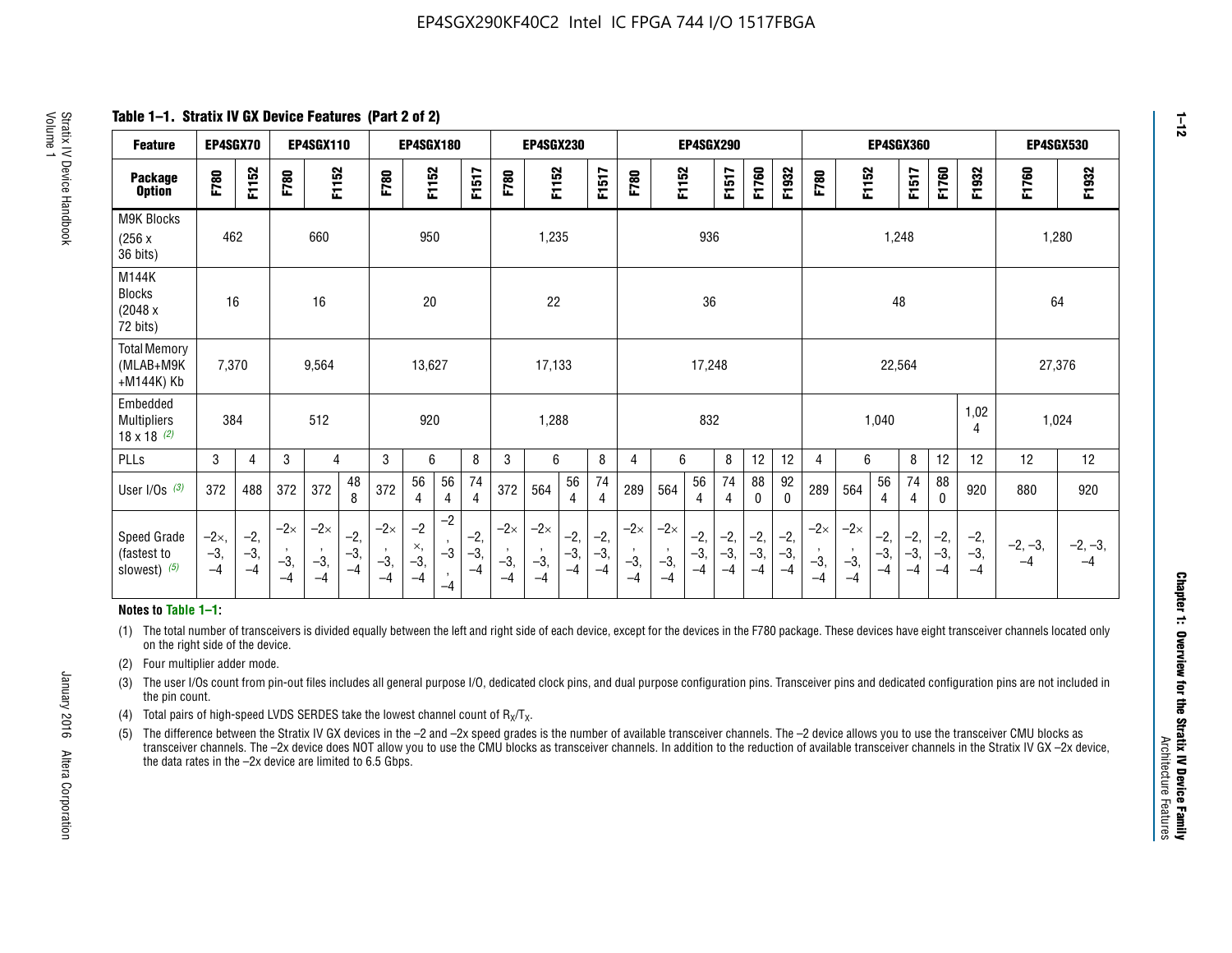Table 1–2 lists the Stratix IV GX device package options.

#### **Table 1–2. Stratix IV GX Device Package Options** *(1)***,** *(2)*

| <b>Device</b> |                  | <b>F780</b><br>(29 mm x 29 mm) $(6)$ | F1152<br>$(35 \, \text{mm} \times 35 \, \text{mm})$<br>(6) |             | <b>F1152</b><br>$(35 \text{ mm} \times 35 \text{ mm})$ $(5)$ , $(7)$ | F1517<br>(40 mm x 40 mm)<br>$(5)$ $(7)$ | <b>F1760</b><br>$(42.5 \text{ mm} \times 42.5 \text{ mm})$<br>Ø | F1932<br>$(45 \, \text{mm} \times 45 \, \text{mm})$<br>(7) |
|---------------|------------------|--------------------------------------|------------------------------------------------------------|-------------|----------------------------------------------------------------------|-----------------------------------------|-----------------------------------------------------------------|------------------------------------------------------------|
| EP4SGX70      | <b>DF29</b>      |                                      |                                                            | <b>HF35</b> |                                                                      |                                         |                                                                 |                                                            |
| EP4SGX110     | <b>DF29</b>      |                                      | FF35                                                       | <b>HF35</b> |                                                                      |                                         |                                                                 |                                                            |
| EP4SGX180     | DF <sub>29</sub> |                                      | FF35                                                       |             | <b>HF35</b>                                                          | KF40                                    |                                                                 |                                                            |
| EP4SGX230     | DF <sub>29</sub> |                                      | FF35                                                       |             | <b>HF35</b>                                                          | KF40                                    |                                                                 |                                                            |
| EP4SGX290     |                  | FH29 $(3)$                           | FF35                                                       |             | <b>HF35</b>                                                          | KF40                                    | KF43                                                            | <b>NF45</b>                                                |
| EP4SGX360     |                  | FH29 (3)                             | FF35                                                       |             | <b>HF35</b>                                                          | KF40                                    | KF43                                                            | <b>NF45</b>                                                |
| EP4SGX530     |                  |                                      |                                                            |             | HH35 $(4)$                                                           | KH40 (4)                                | KF43                                                            | <b>NF45</b>                                                |

#### **Notes to Table 1–2:**

(1) Device packages in the same column and marked under the same arrow sign have vertical migration capability.

(2) Use the Pin Migration Viewer in the Pin Planner to verify the pin migration compatibility when migrating devices. For more information, refer to *[I/O Management](http://www.altera.com/literature/hb/qts/qts_qii52013.pdf)* in the *Quartus II Handbook, Volume 2*.

(3) The 780-pin EP4SGX290 and EP4SGX360 devices are available only in 33 mm x 33 mm Hybrid flip chip package.

(4) The 1152-pin and 1517-pin EP4SGX530 devices are available only in 42.5 mm x 42.5 mm Hybrid flip chip packages.

(5) When migrating between hybrid and flip chip packages, there is an additional keep-out area. For more information, refer to the *[Package Information Datasheet for Altera Devices](http://www.altera.com/literature/ds/dspkg.pdf)*.

(6) Devices listed in this column are available in –2x, –3, and –4 speed grades. These devices do not have on-package decoupling capacitors.

(7) Devices listed in this column are available in –2, –3, and –4 speed grades. These devices have on-package decoupling capacitors. For more information about on-package decoupling capacitor value in each device, refer to Table 1–3.

 $\mathbb{L}$ s On-package decoupling reduces the need for on-board or PCB decoupling capacitors by satisfying the transient current requirements at higher frequencies. The *[Power Delivery Network](http://www.altera.com/literature/ug/pdn_tool_stxiv.zip)* design tool for Stratix IV devices accounts for the on-package decoupling and reflects the reduced requirements for PCB decoupling capacitors.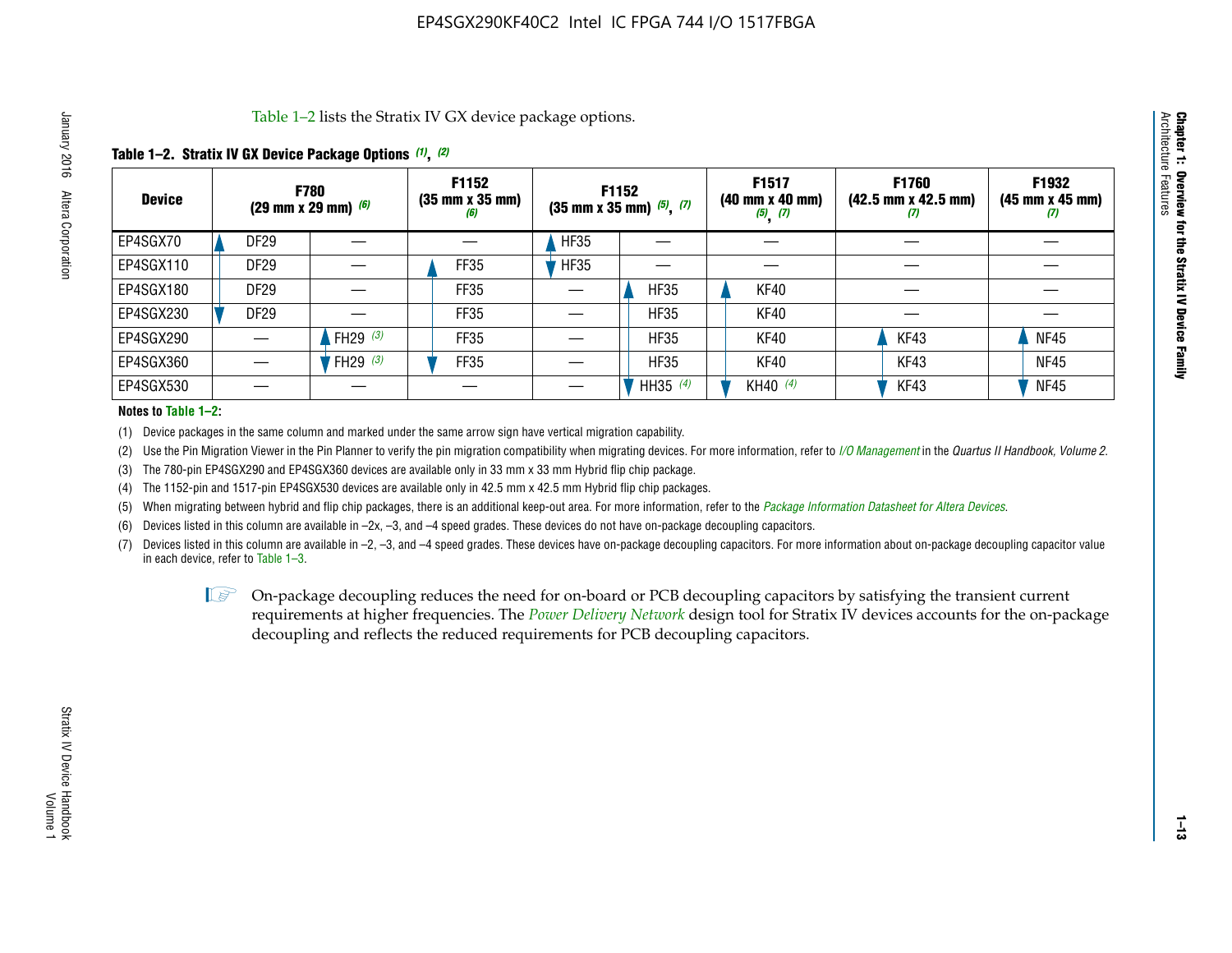|  |  | Table 1-3. Stratix IV GX Device On-Package Decoupling Information (1) |  |  |
|--|--|-----------------------------------------------------------------------|--|--|
|--|--|-----------------------------------------------------------------------|--|--|

| <b>Ordering Information</b> |             | <b>V<sub>cc</sub></b>               | V <sub>ccio</sub>    | V <sub>CCL_GXB</sub>         | $V_{\texttt{CCA}\_\textsf{L/R}}$ | $V_{CCT}$ and $V_{CCR}$ (Shared)              |  |
|-----------------------------|-------------|-------------------------------------|----------------------|------------------------------|----------------------------------|-----------------------------------------------|--|
|                             |             |                                     |                      |                              |                                  |                                               |  |
| EP4SGX70                    | <b>HF35</b> | $2\times1$ uF + $2\times470$ nF     | 10nF per bank $(2)$  | 100nF per transceiver block  | 100nF                            | $1 \times 470$ nF + $1 \times 47$ nF per side |  |
| EP4SGX110                   | <b>HF35</b> | $2\times1$ uF + 2 $\times$ 470nF    | 10nF per bank $(2)$  | 100nF per transceiver block  | 100 <sub>nF</sub>                | $1\times470$ nF + $1\times47$ nF per side     |  |
| EP4SGX180                   | <b>HF35</b> | $2\times1$ uF + $2\times470$ nF     | 10nF per bank $(2)$  | 100nF per transceiver block  | 100 <sub>n</sub> F               | $1 \times 470$ nF + $1 \times 47$ nF per side |  |
|                             | KF40        |                                     |                      |                              |                                  |                                               |  |
|                             | <b>HF35</b> |                                     |                      |                              |                                  | $1 \times 470$ nF + $1 \times 47$ nF          |  |
| EP4SGX230                   | KF40        | $2\times1$ uF + $2\times470$ nF     | 10 nF per bank $(2)$ | 100 nF per transceiver block | 100 nF                           | per side                                      |  |
|                             | <b>HF35</b> |                                     |                      |                              |                                  |                                               |  |
|                             | KF40        |                                     |                      |                              |                                  | $1 \times 470$ nF + $1 \times 47$ nF          |  |
| EP4SGX290                   | KF43        | $4 \times 1$ uF + $4 \times 470$ nF | 10 nF per bank $(2)$ | 100 nF per transceiver block | 100nF                            | per side                                      |  |
|                             | <b>NF45</b> |                                     |                      |                              |                                  |                                               |  |
|                             | <b>HF35</b> |                                     |                      |                              |                                  |                                               |  |
|                             | KF40        |                                     |                      |                              |                                  | $1 \times 470$ nF + $1 \times 47$ nF          |  |
| EP4SGX360                   | KF43        | $4 \times 1$ uF + $4 \times 470$ nF | 10 nF per bank $(2)$ | 100 nF per transceiver block | 100 nF                           | per side                                      |  |
|                             | <b>NF45</b> |                                     |                      |                              |                                  |                                               |  |
|                             | <b>HH35</b> |                                     |                      |                              |                                  |                                               |  |
|                             | <b>KH40</b> |                                     |                      |                              |                                  | $1 \times 470$ nF + $1 \times 47$ nF          |  |
| EP4SGX530                   | KF43        | $4 \times 1$ uF + $4 \times 470$ nF | 10 nF per bank $(2)$ | 100 nF per transceiver block | 100 nF                           | per side                                      |  |
|                             | <b>NF45</b> |                                     |                      |                              |                                  |                                               |  |

**Notes to Table 1–3:**

(1) Table 1-3 refers to production devices on-package decoupling. For more information about decoupling design of engineering sample (ES) devices, contact [Altera Technical Support](http://mysupport.altera.com/eservice/login.asp).

(2) For I/O banks  $3(*)$ ,  $4(*)$ ,  $7(*)$ , and  $8(*)$  only. There is no OPD for I/O bank  $1(*)$ ,  $2(*)$ ,  $5(*)$ , and  $6(*)$ .

**1–14**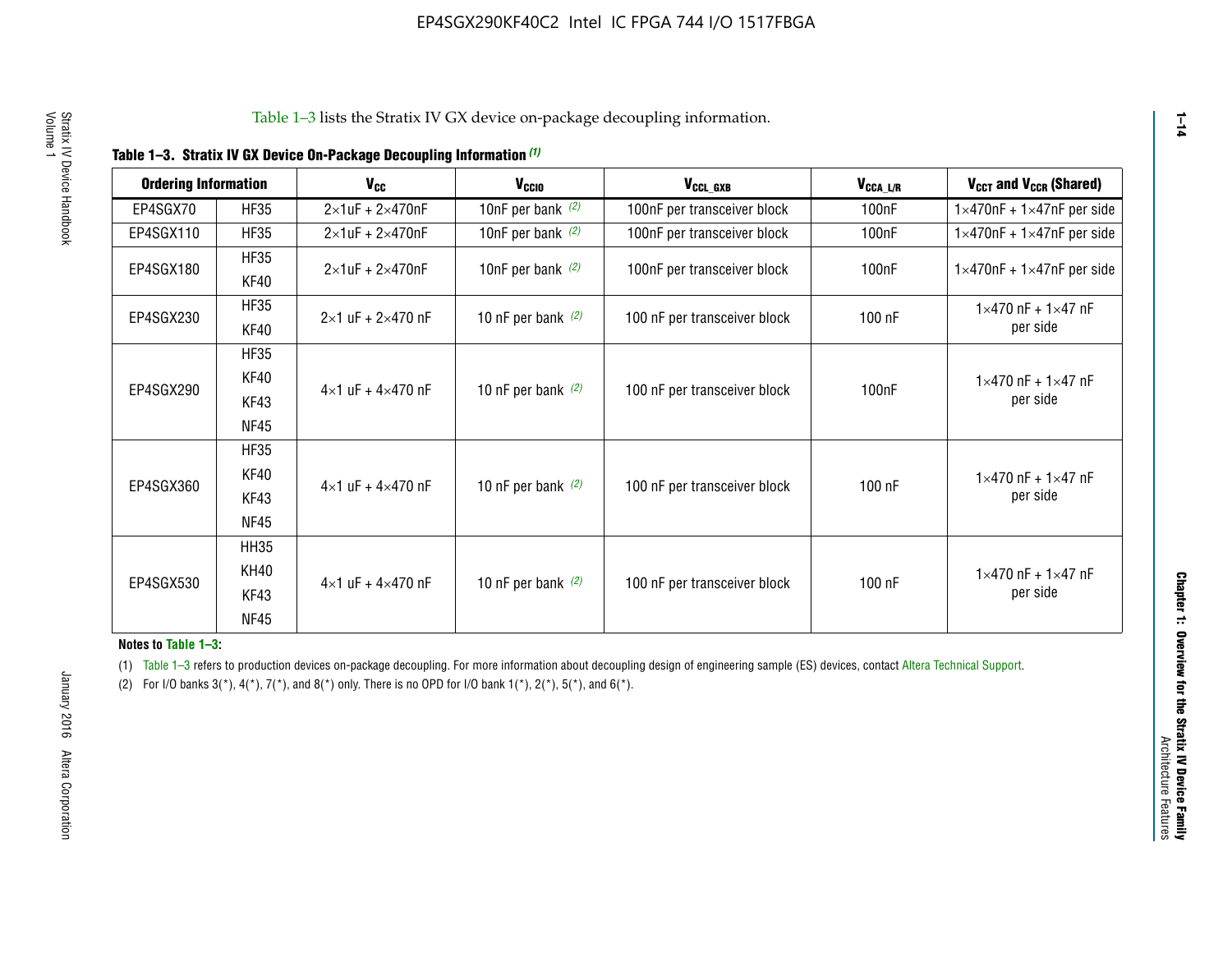#### Table 1–4 lists the Stratix IV E device features.

#### **Table 1–4. Stratix IV E Device Features**

| <b>Feature</b>                                      | <b>EP4SE230</b> |     | <b>EP4SE360</b>                        |              | <b>EP4SE530</b> |              | <b>EP4SE820</b> |          |            |  |
|-----------------------------------------------------|-----------------|-----|----------------------------------------|--------------|-----------------|--------------|-----------------|----------|------------|--|
| Package Pin Count                                   | 780             | 780 | 1152                                   | 1152         | 1517            | 1760         | 1152            | 1517     | 1760       |  |
| ALMs                                                | 91,200          |     | 141,440                                |              | 212,480         |              |                 | 325,220  |            |  |
| LEs                                                 | 228,000         |     | 353,600                                |              | 531,200         |              |                 | 813,050  |            |  |
| High-Speed LVDS<br>SERDES (up to<br>1.6 Gbps) $(1)$ | 56              | 56  | 88                                     | 88           | 112             | 112          | 88              | 112      | 132        |  |
| SPI-4.2 Links                                       | 3               | 3   | 4                                      | 4            |                 | 6            | 4               | 6        | 6          |  |
| <b>M9K Blocks</b><br>(256 x 36 bits)                | 1,235           |     | 1,248                                  |              | 1,280           |              | 1610            |          |            |  |
| M144K Blocks<br>(2048 x 72 bits)                    | 22              |     | 48                                     |              |                 |              |                 | 60       |            |  |
| <b>Total Memory</b><br>$(MLAB+M9K+$<br>M144K) Kb    | 17,133          |     | 22,564                                 |              | 27,376          |              | 33,294          |          |            |  |
| <b>Embedded Multipliers</b><br>$(18 \times 18)$ (2) | 1,288           |     | 1,040                                  |              | 1,024           |              |                 | 960      |            |  |
| PLLs                                                | 4               | 4   | 8                                      | 8            | 12              | 12           | 8               | 12       | 12         |  |
| User I/Os $(3)$                                     | 488             | 488 | 744                                    | 744          | 976             | 976          | 744(4)          | 976 (4)  | 1120 $(4)$ |  |
| Speed Grade<br>(fastest to slowest)                 |                 |     | $-2, -3, -4$ $-2, -3, -4$ $-2, -3, -4$ | $-2, -3, -4$ | $-2, -3, -4$    | $-2, -3, -4$ | $-3, -4$        | $-3, -4$ | $-3, -4$   |  |

#### **Notes to Table 1–4:**

(1) The user I/O count from the pin-out files include all general purpose I/Os, dedicated clock pins, and dual purpose configuration pins. Transceiver pins and dedicated configuration pins are not included in the pin count.

(2) Four multiplier adder mode.

(3) Total pairs of high-speed LVDS SERDES take the lowest channel count of  $R_X/T_X$ .

(4) This data is preliminary.

**Chapter 1: Overview for the Stratix IV Device Family**

**Chapter 1: Overview for the Stratix IV Device Family**<br>Architecture Faatures

Architecture Features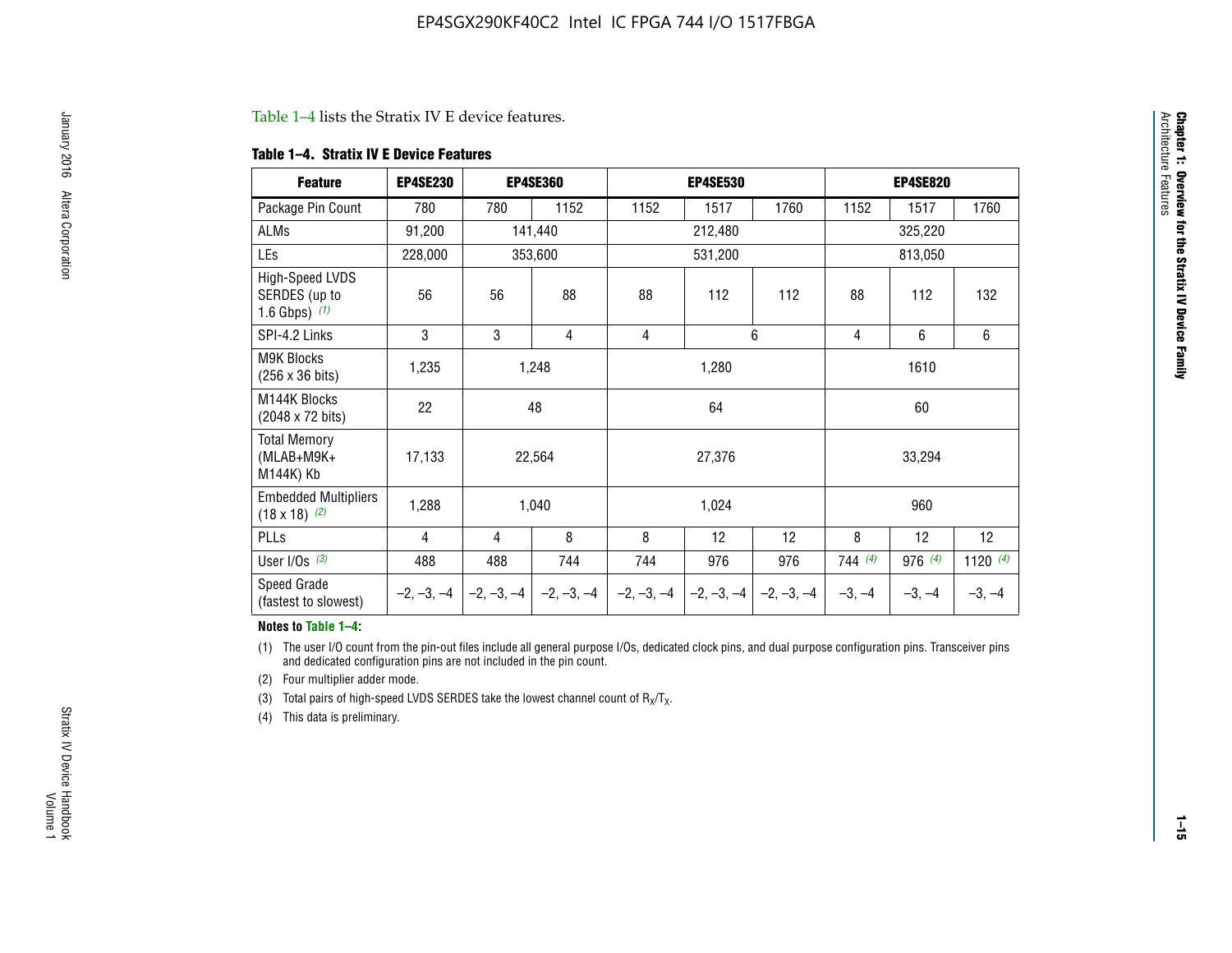Table 1–5 summarizes the Stratix IV E device package options.

| <b>Device</b> | <b>F780</b><br>$(29 \text{ mm} \times 29 \text{ mm})$ $(5)$ , $(6)$ | F1152<br>$(35 \text{ mm} \times 35 \text{ mm})$ $(5)$ $(7)$ | F <sub>1517</sub><br>$(40 \text{ mm} \times 40 \text{ mm})$ (7) | <b>F1760</b><br>$(42.5$ mm x 42.5 mm) $(7)$ |
|---------------|---------------------------------------------------------------------|-------------------------------------------------------------|-----------------------------------------------------------------|---------------------------------------------|
| EP4SE230      | F <sub>29</sub>                                                     |                                                             |                                                                 |                                             |
| EP4SE360      | H29 $(3)$                                                           | F35                                                         |                                                                 |                                             |
| EP4SE530      |                                                                     | H35 $(4)$                                                   | H40 $(4)$                                                       | F43                                         |
| EP4SE820      |                                                                     | H35 $(4)$                                                   | H40 $(4)$                                                       | F43                                         |

**Table 1–5. Stratix IV E Device Package Options** *(1)***,** *(2)*

#### **Notes to Table 1–5:**

(1) Device packages in the same column and marked under the same arrow sign have vertical migration capability.

(2) Use the Pin Migration Viewer in the Pin Planner to verify the pin migration compatibility when migrating devices. For more information, refer to *[I/O Management](http://www.altera.com/literature/hb/qts/qts_qii52013.pdf)* in the *Quartus II Handbook, Volume 2*.

(3) The 780-pin EP4SE360 device is available only in the 33 mm x 33 mm Hybrid flip chip package.

(4) The 1152-pin and 1517-pin for EP4SE530 and EP4SE820 devices are available only in the 42.5 mm x 42.5 mm Hybrid flip chip package.

(5) When migrating between hybrid and flip chip packages, there is an additional keep-out area. For more information, refer to the *[Package](http://www.altera.com/literature/ds/dspkg.pdf)  [Information Datasheet for Altera Devices](http://www.altera.com/literature/ds/dspkg.pdf)*.

(6) Devices listed in this column do not have on-package decoupling capacitors.

(7) Devices listed in this column have on-package decoupling capacitors. For more information about on-package decoupling capacitor value for each device, refer to Table 1–6.

Table 1–6 lists the Stratix IV E on-package decoupling information.

| Table 1–6. Stratix IV E Device On-Package Decoupling Information (1) |  |  |  |  |  |
|----------------------------------------------------------------------|--|--|--|--|--|
|----------------------------------------------------------------------|--|--|--|--|--|

|          | <b>Ordering Information</b> | V <sub>cc</sub>                     | <b>V<sub>CCIO</sub></b> |
|----------|-----------------------------|-------------------------------------|-------------------------|
| EP4SE360 | F <sub>35</sub>             | $4 \times 1$ uF + $4 \times 470$ nF | 10 nF per bank          |
|          | H35                         |                                     |                         |
| EP4SE530 | H40                         | $4\times1$ uF + $4\times470$ nF     | 10 nF per bank          |
|          | F43                         |                                     |                         |
|          | H35                         |                                     |                         |
| EP4SE820 | H40                         | $4\times1$ uF + $4\times470$ nF     | 10 nF per bank          |
|          | F43                         |                                     |                         |

**Note to Table 1–6:**

(1) Table 1–6 refers to production devices on-package decoupling. For more information about decoupling design of engineering sample (ES) devices, contact [Altera Technical Support](http://mysupport.altera.com/eservice/login.asp).

Table 1–7 lists the Stratix IV GT device features.

| <b>Feature</b>                       | <b>EP4S40G2</b> | <b>EP4S40G5</b> | <b>EP4S100G2</b> | <b>EP4S100G3</b> | <b>EP4S100G4</b> | <b>EP4S100G5</b> |         |
|--------------------------------------|-----------------|-----------------|------------------|------------------|------------------|------------------|---------|
| Package Pin Count                    | 1517            | 1517            | 1517             | 1932             | 1932             | 1517             | 1932    |
| <b>ALMs</b>                          | 91,200          | 212,480         | 91,200           | 116,480          | 141,440          |                  | 212.480 |
| LEs                                  | 228,000         | 531,200         | 228,000          | 291,200          | 353,600          | 531,200          |         |
| <b>Total Transceiver</b><br>Channels | 36              | 36              | 36               | 48               | 48               | 36               | 48      |

**Table 1–7. Stratix IV GT Device Features (Part 1 of 2)**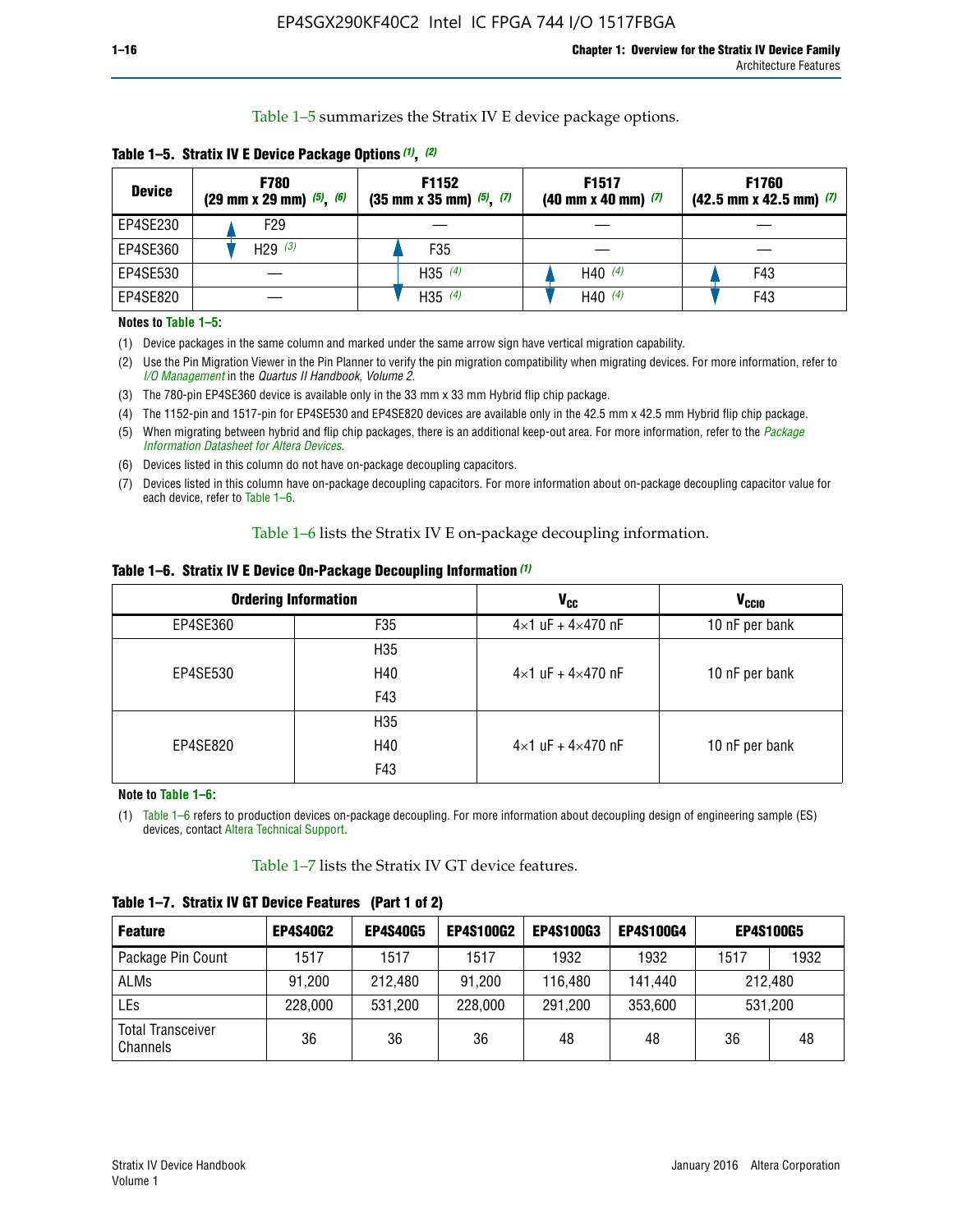|  | Table 1–7. Stratix IV GT Device Features (Part 2 of 2) |  |
|--|--------------------------------------------------------|--|
|--|--------------------------------------------------------|--|

| <b>Feature</b>                                                              | <b>EP4S40G2</b> | <b>EP4S40G5</b> | <b>EP4S100G2</b> | <b>EP4S100G3</b> | EP4S100G4      | <b>EP4S100G5</b>          |                |
|-----------------------------------------------------------------------------|-----------------|-----------------|------------------|------------------|----------------|---------------------------|----------------|
| 10G Transceiver<br>Channels<br>(600 Mbps - 11.3 Gbps)<br>with $PMA + PCS$ ) | 12              | 12              | 24               | 24               | 24             | 24                        | 32             |
| 8G Transceiver<br>Channels<br>(600 Mbps - 8.5 Gbps<br>with PMA + PCS) $(1)$ | 12              | 12              | $\pmb{0}$        | 8                | 8              | $\mathbf 0$               | 0              |
| PMA-only CMU<br>Channels<br>(600 Mbps- 6.5 Gbps)                            | 12              | 12              | 12               | 16               | 16             | 12                        | 16             |
| PCIe hard IP Blocks                                                         | $\overline{2}$  | $\overline{2}$  | $\overline{2}$   | $\overline{4}$   | $\overline{4}$ | $\overline{2}$            | $\overline{4}$ |
| High-Speed LVDS<br><b>SERDES</b><br>(up to 1.6 Gbps) $(2)$                  | 46              | 46              | 46               | 47               | 47             | 46                        | 47             |
| SP1-4.2 Links                                                               | $\overline{2}$  | $\overline{2}$  | $\overline{2}$   | $\overline{2}$   | $\overline{2}$ | $\overline{2}$            | $\overline{2}$ |
| <b>M9K Blocks</b><br>(256 x 36 bits)                                        | 1,235           | 1,280           | 1,235            | 936              | 1,248          |                           | 1,280          |
| M144K Blocks<br>(2048 x 72 bits)                                            | 22              | 64              | 22               | 36               | 48             | 64                        |                |
| Total Memory (MLAB +<br>M9K + M144K) Kb                                     | 17,133          | 27,376          | 17,133           | 17,248           | 22,564         |                           | 27,376         |
| <b>Embedded Multipliers</b><br>$18 \times 18^{(3)}$                         | 1,288           | 1,024           | 1,288            | 832              | 1,024          | 1,024                     |                |
| PLLs                                                                        | 8               | 8               | 8                | 12               | 12             | 8                         | 12             |
| User I/Os $(4)$ , $(5)$                                                     | 654             | 654             | 654              | 781              | 781            | 654                       | 781            |
| <b>Speed Grade</b><br>(fastest to slowest)                                  | $-1, -2, -3$    | $-1, -2, -3$    | $-1, -2, -3$     | $-1, -2, -3$     | $-1, -2, -3$   | $-1, -2, -3$ $-1, -2, -3$ |                |

**Notes to Table 1–7:**

(1) You can configure all 10G transceiver channels as 8G transceiver channels. For example, the EP4S40G2F40 device has twenty-four 8G transceiver channels and the EP4S100G5F45 device has thirty-two 8G transceiver channels.

(2) Total pairs of high-speed LVDS SERDES take the lowest channel count of  $R_X/T_X$ .

(3) Four multiplier adder mode.

(4) The user I/O count from the pin-out files include all general purpose I/Os, dedicated clock pins, and dual purpose configuration pins. Transceiver pins and dedicated configuration pins are not included in the pin count.

(5) This data is preliminary.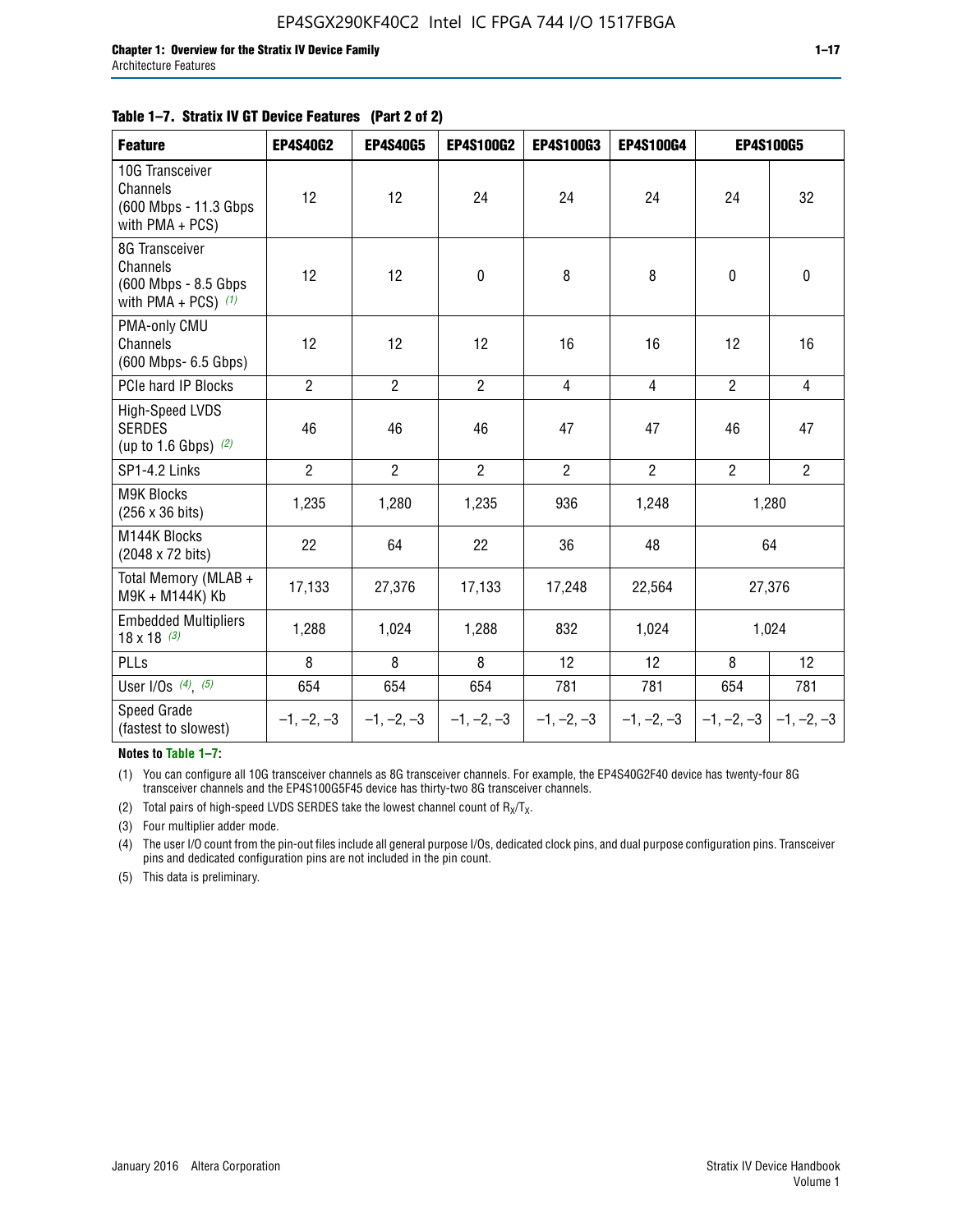Table 1–8 lists the resource counts for the Stratix IV GT devices.

| <b>Device</b>                      | <b>1517 Pin</b><br><b>1932 Pin</b><br>$(40 \text{ mm} \times 40 \text{ mm})$ $(3)$<br>(45 mm x 45 mm) |     |  |
|------------------------------------|-------------------------------------------------------------------------------------------------------|-----|--|
| <b>Stratix IV GT 40 G Devices</b>  |                                                                                                       |     |  |
| EP4S40G2                           | F40                                                                                                   |     |  |
| EP4S40G5                           | H40 $(4)$ , $(5)$                                                                                     |     |  |
| <b>Stratix IV GT 100 G Devices</b> |                                                                                                       |     |  |
| EP4S100G2                          | F40                                                                                                   |     |  |
| EP4S100G3                          |                                                                                                       | F45 |  |
| EP4S100G4                          |                                                                                                       | F45 |  |
| EP4S100G5                          | (5)<br>$(4)$ ,<br>H40                                                                                 | F45 |  |

#### **Notes to Table 1–8:**

(1) This table represents pin compatability; however, it does not include hard IP block placement compatability.

- (2) Devices under the same arrow sign have vertical migration capability.
- (3) When migrating between hybrid and flip chip packages, there is an additional keep-out area. For more information, refer to the *[Altera Device Package Information Data Sheet](http://www.altera.com/literature/ds/dspkg.pdf)*.
- (4) EP4S40G5 and EP4S100G5 devices with 1517 pin-count are only available in 42.5-mm x 42.5-mm Hybrid flip chip packages.
- (5) If you are using the hard IP block, migration is not possible.

Table 1–9 lists the Stratix IV GT on-package decoupling information.

**Table 1–9. Stratix IV GT Device On-Package Decoupling Information** *(1)*

| <b>Ordering</b><br><b>Information</b> | Vcc                                 | <b>V<sub>CCIO</sub></b> | V <sub>CCL GXB</sub>            | V <sub>CCA L/R</sub> | V <sub>CCT L/R</sub> | V <sub>CCR_L/R</sub> |
|---------------------------------------|-------------------------------------|-------------------------|---------------------------------|----------------------|----------------------|----------------------|
| EP4S40G2F40                           | $2 \times 1$ uF + $2 \times 470$ nF | 10 nF per bank $(2)$    | 100 nF per<br>transceiver block | $100$ nF             | $100$ nF             | 100 nF               |
| EP4S100G2F40                          |                                     |                         |                                 |                      |                      |                      |
| EP4S100G3F45                          |                                     | 10 nF per bank $(2)$    | 100 nF per<br>transceiver block | $100$ nF             | $100$ nF             | $100$ nF             |
| EP4S100G4F45                          |                                     |                         |                                 |                      |                      |                      |
| EP4S40G5H40                           | $4\times1$ uF + $4\times470$ nF     |                         |                                 |                      |                      |                      |
| EP4S100G5H40                          |                                     |                         |                                 |                      |                      |                      |
| EP4S100G5F45                          |                                     |                         |                                 |                      |                      |                      |

**Notes to Table 1–9:**

(1) Table 1–9 refers to production devices on-package decoupling. For more information about decoupling design of engineering sample (ES) devices, contact [Altera Technical Support](http://mysupport.altera.com/eservice/login.asp).

(2) For I/O banks  $3(*)$ ,  $4(*)$ ,  $7(*)$ , and  $8(*)$  only. There is no OPD for I/O bank  $1(*)$ ,  $2(*)$ ,  $5(*)$ , and  $6(*)$ .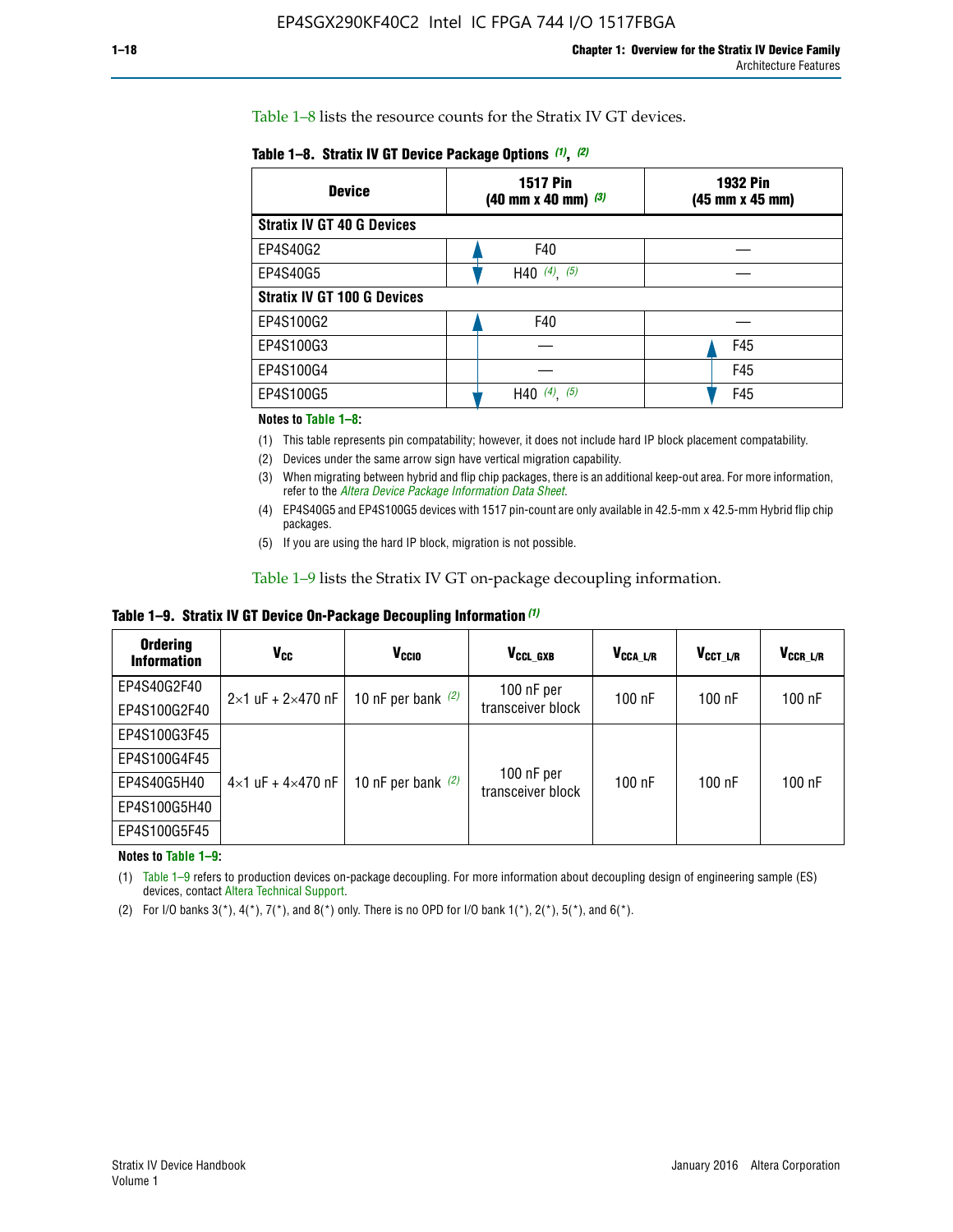# **Integrated Software Platform**

The Quartus II software provides an integrated environment for HDL and schematic design entry, compilation and logic synthesis, full simulation and advanced timing analysis, SignalTap II Logic Analyzer, and device configuration of Stratix IV designs. The Quartus II software provides the MegaWizard<sup> $M$ </sup> Plug-In Manager user interface to generate different functional blocks, such as memory, PLL, and digital signal processing logic. For transceivers, the Quartus II software provides the ALTGX MegaWizard Plug-In Manager interface that guides you through configuration of the transceiver based on your application requirements.

The Stratix IV GX and GT transceivers allow you to implement low-power and reliable high-speed serial interface applications with its fully reconfigurable hardware, optimal signal integrity, and integrated Quartus II software platform.

For more information about the QuarJanuary2016tus II software features, refer to the *[Quartus II Handbook](http://www.altera.com/literature/lit-qts.jsp)*.

# **Ordering Information**

This section describes the Stratix IV E, GT, and GX devices ordering information. Figure 1–4 shows the ordering codes for Stratix IV GX and E devices.



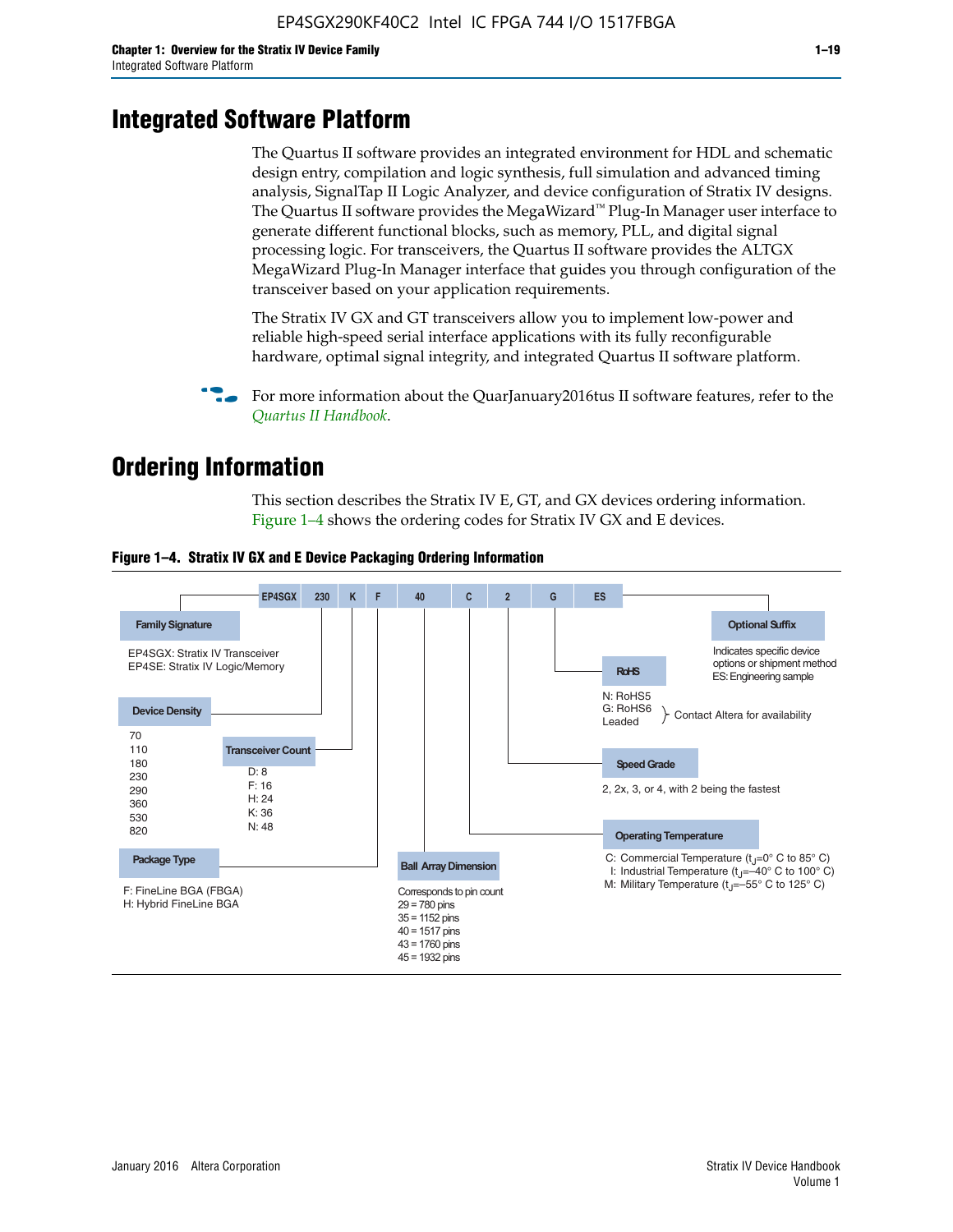Figure 1–5 shows the ordering codes for Stratix IV GT devices.





# **Document Revision History**

Table 1–10 lists the revision history for this chapter.

| Table 1–10. Document Revision History (Part 1 of 2) |  |  |  |  |  |
|-----------------------------------------------------|--|--|--|--|--|
|-----------------------------------------------------|--|--|--|--|--|

| <b>Date</b>       | <b>Version</b> | <b>Changes</b>                                              |
|-------------------|----------------|-------------------------------------------------------------|
| January 2016      | 3.5            | ■ Updated Figure 1–4 with new RoHS information              |
| September 2012    | 3.4            | ■ Updated Table 1–1 to close FB $#30986$ .                  |
|                   |                | Updated Table $1-2$ and Table $1-5$ to close FB $\#31127$ . |
| June 2011         | 3.3            | $\blacksquare$ Added military temperature to Figure 1–4.    |
| February 2011     |                | ■ Updated Table 1–7 and Table 1–8.                          |
|                   | 3.2            | $\blacksquare$ Applied new template.                        |
|                   |                | Minor text edits.                                           |
| <b>March 2010</b> |                | <b>Updated Table 1–1, Table 1–2, and Table 1–7.</b>         |
|                   |                | <b>U</b> Updated Figure 1–3.                                |
|                   | 3.1            | ■ Updated the "Stratix IV GT Devices" section.              |
|                   |                | Added two new references to the Introduction section.       |
|                   |                | Minor text edits.                                           |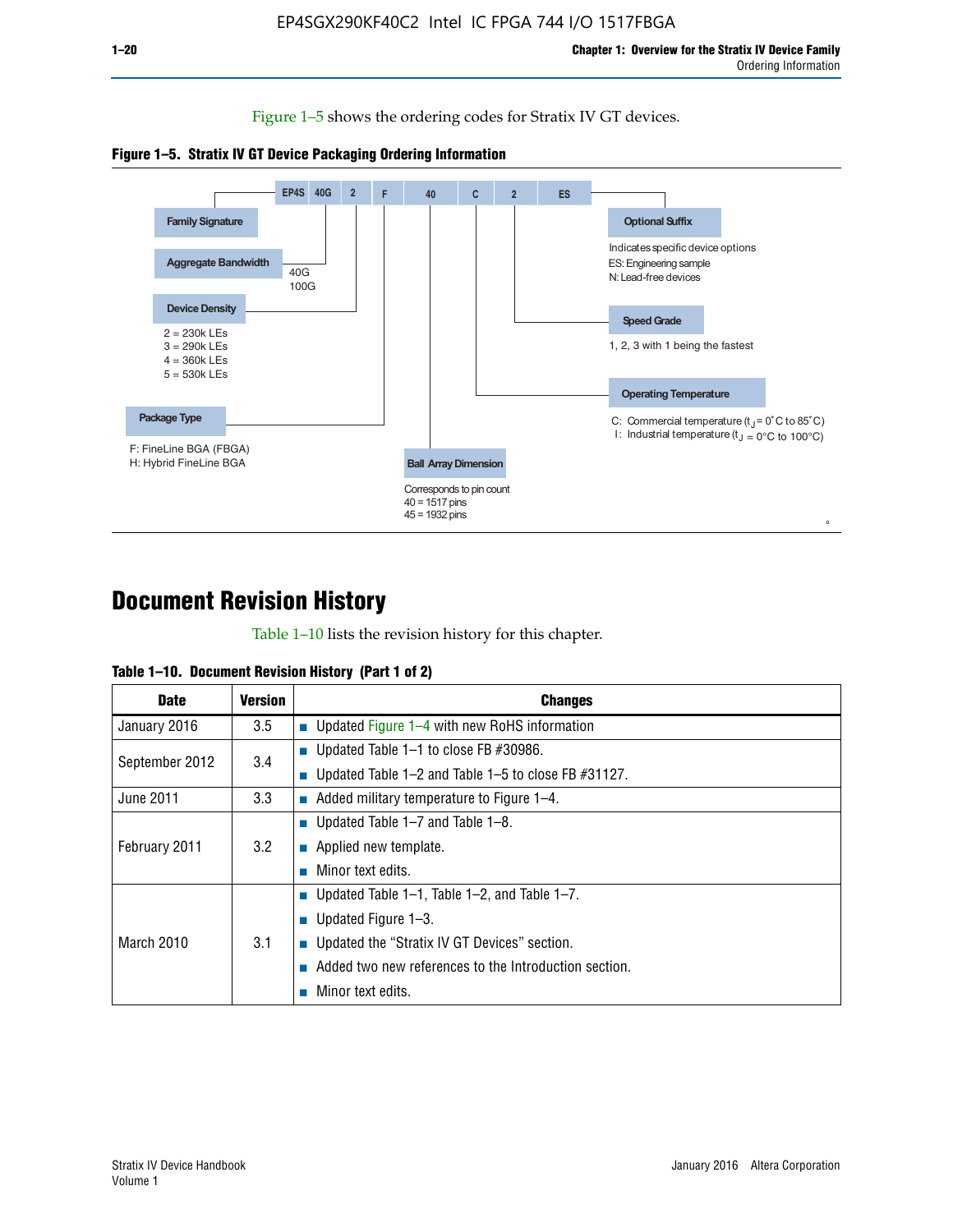#### **Table 1–10. Document Revision History (Part 2 of 2)**

| <b>Date</b>      | <b>Version</b> | <b>Changes</b>                                                                                                                                                                                                                                                                    |  |  |
|------------------|----------------|-----------------------------------------------------------------------------------------------------------------------------------------------------------------------------------------------------------------------------------------------------------------------------------|--|--|
|                  |                | ■ Updated the "Stratix IV Device Family Overview", "Feature Summary", "Stratix IV GT<br>Devices", "High-Speed Transceiver Features", "FPGA Fabric and I/O Features", "Highest<br>Aggregate Data Bandwidth", "System Integration", and "Integrated Software Platform"<br>sections. |  |  |
| November 2009    | 3.0            | $\blacksquare$ Added Table 1-3, Table 1-6, and Table 1-9.                                                                                                                                                                                                                         |  |  |
|                  |                | $\blacksquare$ Updated Table 1-1, Table 1-2, Table 1-4, Table 1-5, Table 1-7, and Table 1-8.                                                                                                                                                                                      |  |  |
|                  |                | ■ Updated Figure 1–3, Figure 1–4, and Figure 1–5.                                                                                                                                                                                                                                 |  |  |
|                  |                | $\blacksquare$ Minor text edits.                                                                                                                                                                                                                                                  |  |  |
| <b>June 2009</b> | 2.4            | $\blacksquare$ Updated Table 1-1.                                                                                                                                                                                                                                                 |  |  |
|                  |                | Minor text edits.                                                                                                                                                                                                                                                                 |  |  |
|                  |                | $\blacksquare$ Added Table 1–5, Table 1–6, and Figure 1–3.                                                                                                                                                                                                                        |  |  |
|                  |                | $\blacksquare$ Updated Figure 1-5.                                                                                                                                                                                                                                                |  |  |
| April 2009       | 2.3            | Updated Table $1-1$ , Table $1-2$ , Table $1-3$ , and Table $1-4$ .                                                                                                                                                                                                               |  |  |
|                  |                | ■ Updated "Introduction", "Feature Summary", "Stratix IV GX Devices", "Stratix IV GT<br>Devices", "Architecture Features", and "FPGA Fabric and I/O Features"                                                                                                                     |  |  |
|                  | 2.2            | ■ Updated "Feature Summary", "Stratix IV GX Devices", "Stratix IV E Device", "Stratix IV<br>GT Devices", "Signal Integrity"                                                                                                                                                       |  |  |
| March 2009       |                | Removed Tables 1-5 and 1-6                                                                                                                                                                                                                                                        |  |  |
|                  |                | Updated Figure 1-4                                                                                                                                                                                                                                                                |  |  |
|                  |                | ■ Updated "Introduction", "Feature Summary", "Stratix IV Device Diagnostic Features",<br>"Signal Integrity", "Clock Networks", "High-Speed Differential I/O with DPA and Soft-<br>CDR", "System Integration", and "Ordering Information" sections.                                |  |  |
|                  |                | Added "Stratix IV GT 100G Devices" and "Stratix IV GT 100G Transceiver Bandwidth"<br>sections.                                                                                                                                                                                    |  |  |
| March 2009       | 2.1            | <b>Updated Table 1–1, Table 1–2, Table 1–3, and Table 1–4.</b>                                                                                                                                                                                                                    |  |  |
|                  |                | $\blacksquare$ Added Table 1-5 and Table 1-6.                                                                                                                                                                                                                                     |  |  |
|                  |                | ■ Updated Figure $1-3$ and Figure $1-4$ .                                                                                                                                                                                                                                         |  |  |
|                  |                | $\blacksquare$ Added Figure 1-5.                                                                                                                                                                                                                                                  |  |  |
|                  |                | Removed "Referenced Documents" section.                                                                                                                                                                                                                                           |  |  |
|                  | 2.0            | Updated "Feature Summary" on page 1-1.                                                                                                                                                                                                                                            |  |  |
|                  |                | ■ Updated "Stratix IV Device Diagnostic Features" on page 1-7.                                                                                                                                                                                                                    |  |  |
| November 2008    |                | Updated "FPGA Fabric and I/O Features" on page 1-8.                                                                                                                                                                                                                               |  |  |
|                  |                | $\blacksquare$ Updated Table 1-1.                                                                                                                                                                                                                                                 |  |  |
|                  |                | Updated Table 1-2.                                                                                                                                                                                                                                                                |  |  |
|                  |                | Updated "Table 1-5 shows the total number of transceivers available in the Stratix IV GT<br>Device." on page 1-15.                                                                                                                                                                |  |  |
| <b>July 2008</b> | 1.1            | Revised "Introduction".                                                                                                                                                                                                                                                           |  |  |
| May 2008         | 1.0            | Initial release.                                                                                                                                                                                                                                                                  |  |  |